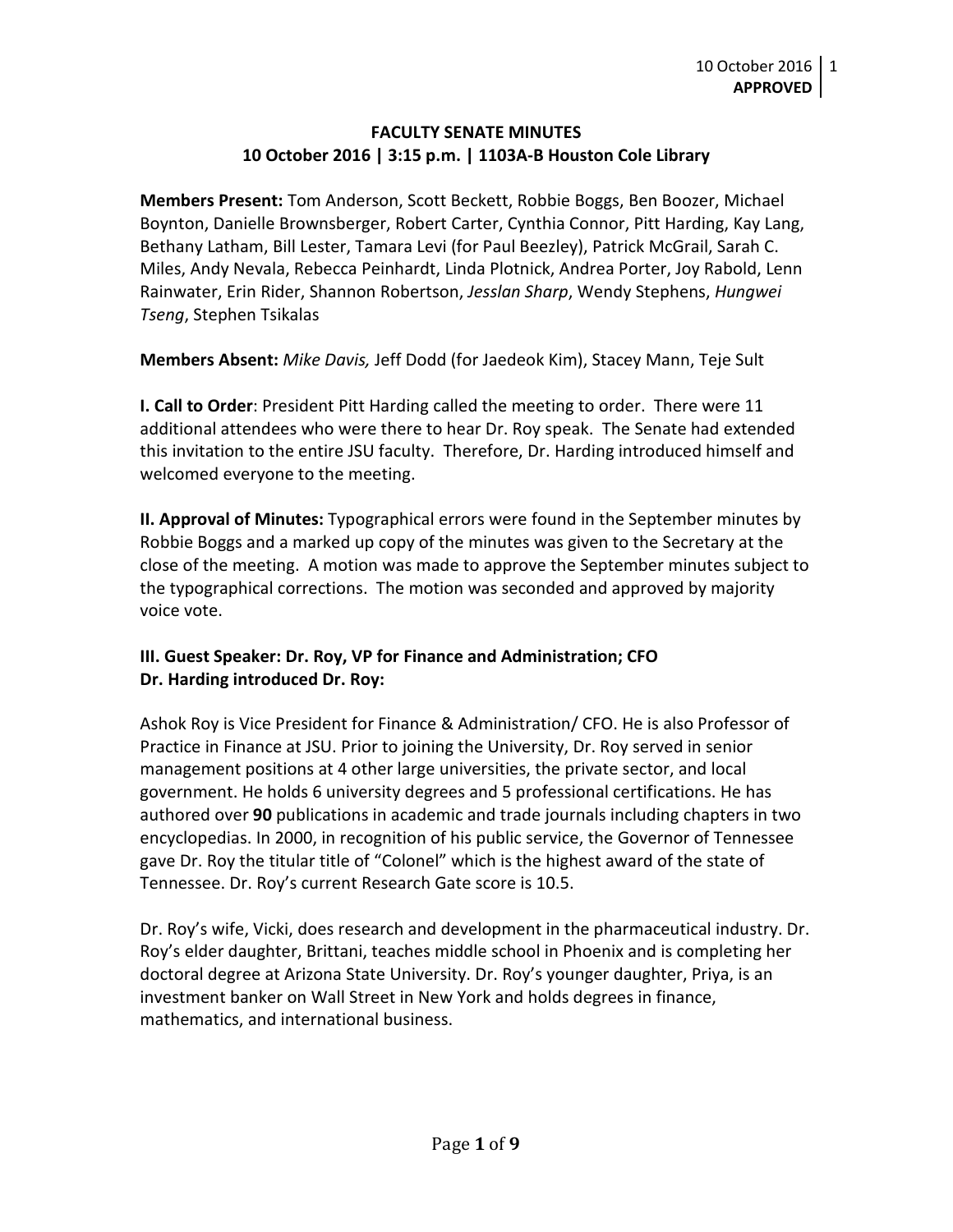Dr. Roy has made his presentation slides available to the Senate and has given permission for them to be distributed to the JSU community. The notes below are additional comments made by Dr. Roy during his presentation:

*Intention of presentation:* To give a big picture profile of JSU and then filter down to the micro-level.

*Student FTE:* Headcount 8514

*Impact of JSU on Calhoun and Etowah Counties:* \$326.6million

*Major Challenges:*

- We need to improve revenue from grants and gifts
- 75% of our undergrads are full-time. 75% of our graduate students are part-time
- What to do with the Kitty Stone Property.
	- o Property was returned to JSU when Kitty Stone moved to a new building.
	- o It is a huge property.
	- o Some departments would like to move there but there is a great deal of work to be done (e.g. IT upgrades) before that can happen.
	- o Maintenance, upkeep, insurance, etc. are issues.
- Since fall of 2010, JSU enrollment declined each year. This year there was an uptick.
- JSU awards \$17.6million in scholarships each ear.
	- o Highest in the state. (37.4% vs. the state average of 16%)
	- o \$4.2million are athletic scholarships. The remainder are academic scholarships.
- In comparison, Tuscaloosa (University of Alabama) has a new construction every 90 days; Athens State (a 2-year school) has no deferred maintenance; Auburn has raised over \$30 million through their capital campaign.
	- o We have \$33 million in deferred maintenance.
	- o Our model has not been successful.

# *Strategic Considerations:*

- There are adaptive challenges for higher education.
	- o The pace of this change will increase over time.
	- o Regional institutions, such as JSU, are under pressure across the nation.
		- We lack the resources and number of students that a flagship school like Auburn has.
- The guiding philosophy in a disruptive environment is to respond to change.
- The essence of the strategy is to know what NOT to do (quote from Porter at Harvard)
- Challenge: Cost/model challenge
	- o Tuition has increased faster than the cost of living index.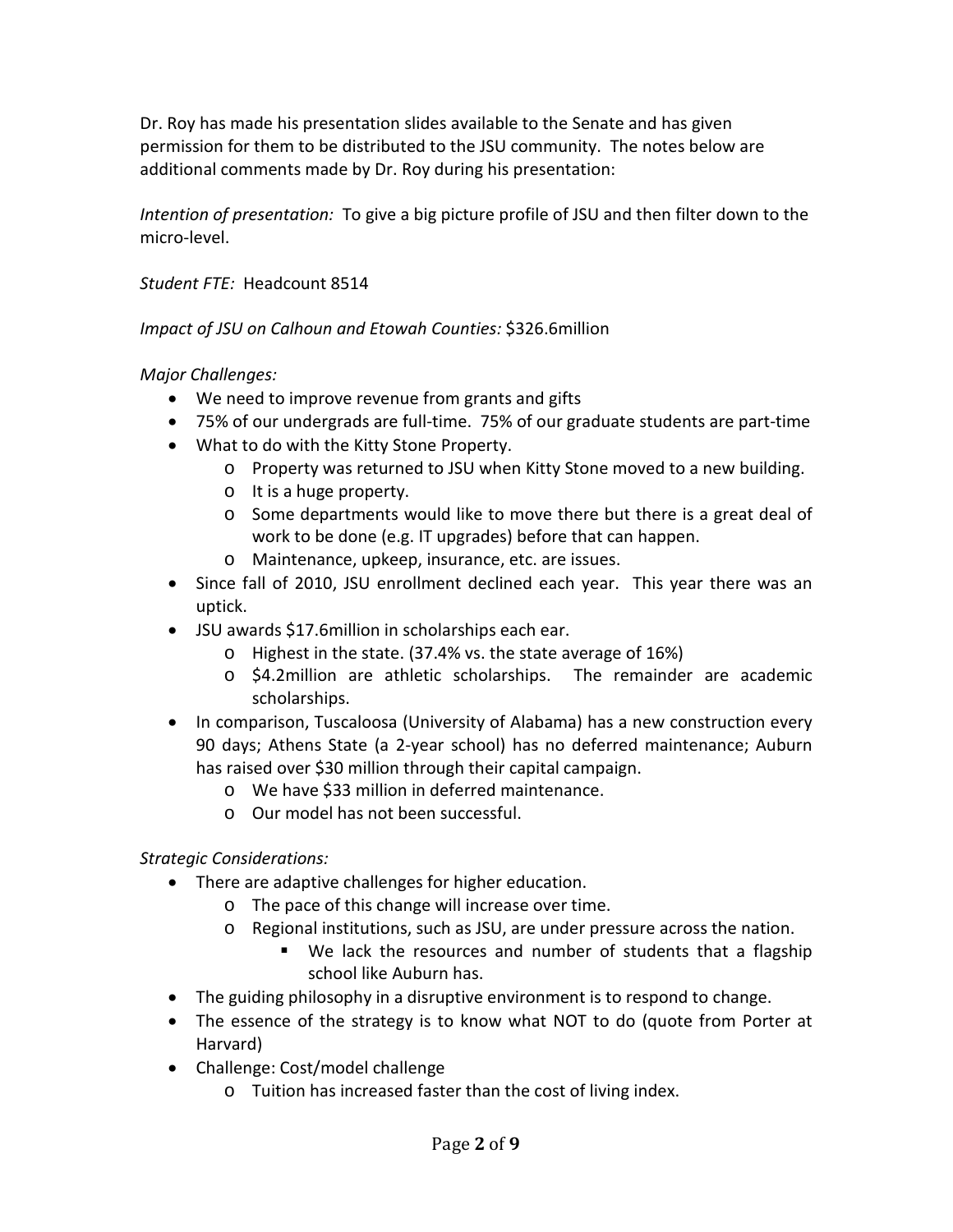- Funding model challenge
- Expenditure model challenge:
	- o Graduate education is now subsidized by undergraduate tuition.
	- o There is a 60% attrition rate nationally in the first two years of undergraduate education.
	- o It is imperative to diversify revenue increases.
	- o Fixed cost increases will always happen.

# *Alternatives to current approaches:*

- Think outside the box.
	- o The presentation slides have examples of other universities' innovative actions and successful results.
- Restructure online education.
	- o We have about 4,000 students enrolled online. Surely we can do better.
		- In contrast, Liberty University has over 94,000 online students.
	- o Ways of restructuring (e.g. customization) are shown on the slides.
- Privatization.
	- o 43% of universities are looking to privatize.
	- o E.g. Public-Private-Partnerships (PPP)
		- **Harvard outsources accounting courses to Brigham Young** University.
		- We have started our first PPP (student rec center).
- We need more out of state students.
	- o Out of state students pay about 3 times what an in-state student pays and often has higher test scores.
	- o Dr. Roy gave examples of flagship out of state schools where the number of out of state students is greater than the number of in-state students.
		- The local economy benefits with out of state students coming to campus.
- Increase enrollment.
	- o The main draw is academic excellence.
		- We need rankings (e.g. U.S. News and World Report).
		- **Publications help by giving visibility to our university.**
	- o The best response to increased competition is increased focus and differentiation.
		- We need to have a value proposition. That is our challenge.
- Tuition increases.
	- o Fees will differentiate the tuition for different schools within the university.
- Fundraising/ Philanthropy.
	- o For us it is almost 3%. In contrast, Auburn has raised \$3 billion.
	- o We have started.
- Miscellaneous.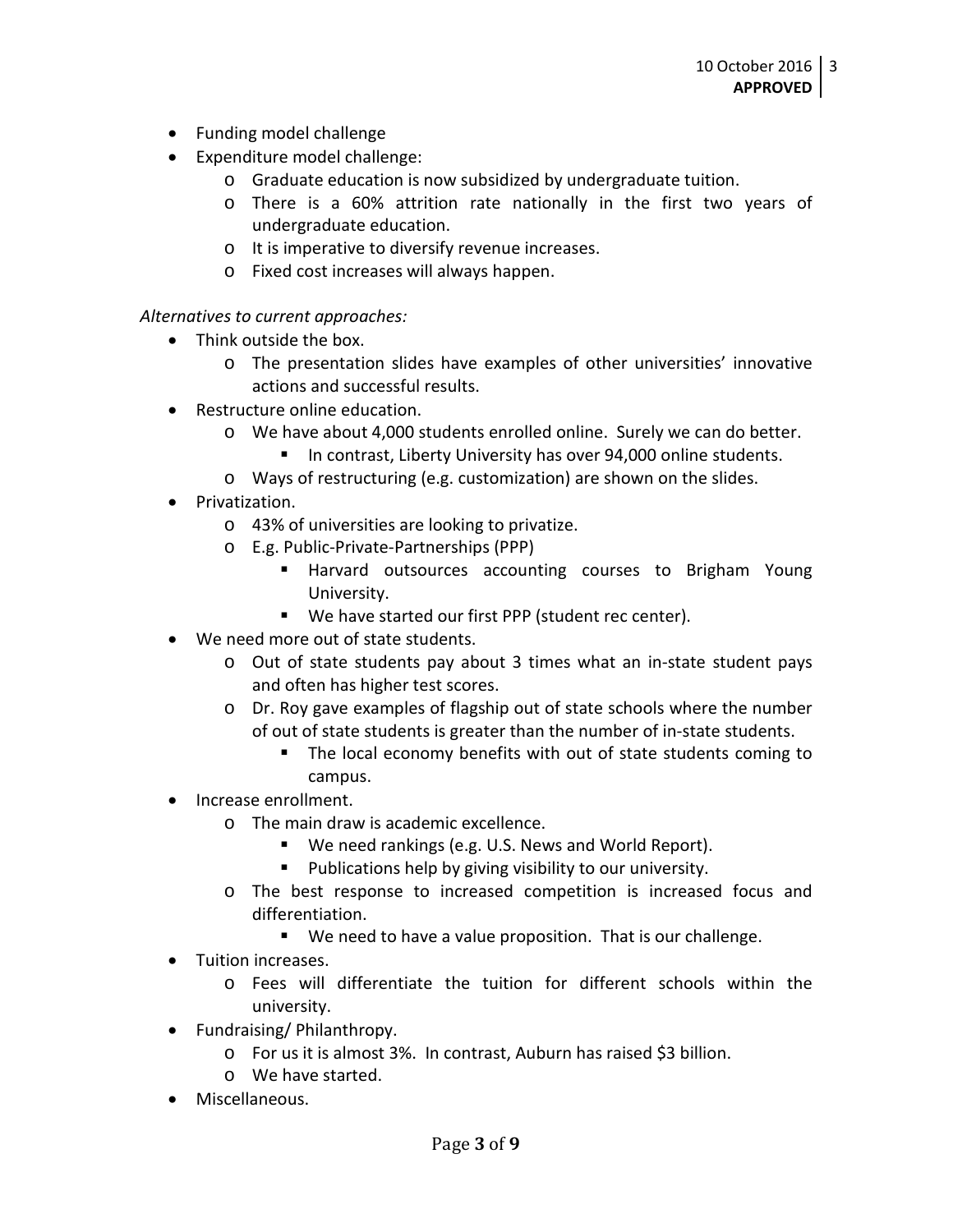- o Income from patents.
- o Outsourcing.
- o Responsibility Center Management in budgeting.
	- Decentralized budgets.
	- Extra money that is brought in will stay with the School into which it is brought.
	- **If money is not brought in, the school/program will not be bailed** out.
	- **This provides an incentive to bring in money.**
- o Research funds.
	- **Classified research.**
	- **Private sector funding.**
- Key take-aways:
	- o We need a value proposition that provides flexibility for students.
	- o Marketing and Recruiting need to increase reach.
	- o Role clarity is needed.
	- o Frugal innovation: be faster, be better, be cheaper.
		- The new business paradigm is to do more with less.

*Public Policy Issues in Higher Education:*

- Knowledge and understanding of the issues will help us stay above the curve.
- 60% of students need remediation when they get to college.
	- o The national average is that it takes students 5 to 6 years to graduate.
- Over 100 institutions of higher education are under investigation for violation of Civil Rights.
- We need performance measures.
- Free Community Colleges will have a huge impact.
	- o Already available in TN, OR, and MN
	- o The impact will be as great as was the GI Bill or PELL grant.
		- We will lose revenues for the first two years of student education.
- Scorecard based approach for programs needed.
	- o Establish metrics then categorize programs as "grow", "maintain", "redesign", or "sunset".
	- o Look at student numbers by program.
- Strategize Support and Tuition per Student FTE.
	- o Full time is 12 credit hours a semester for undergraduates; 9 credit hours for graduates.
	- o We are below state appropriation per student FTE than the average in AL; AL is less than the U.S. average.

*Innovations Underway*:

- We are stronger today than we were 6 months ago.
	- o Financially stronger.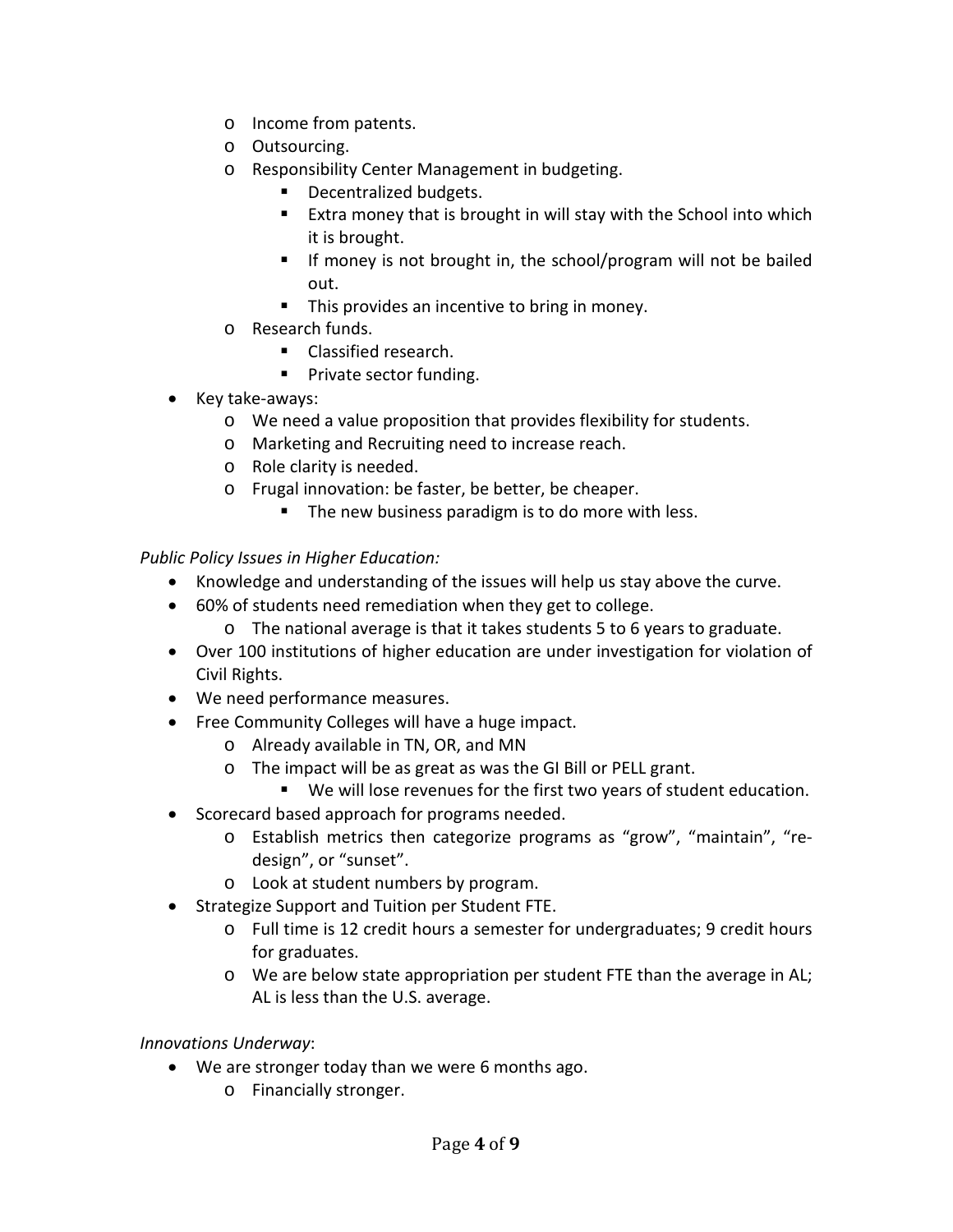- o Have stopped the financial hemorrhaging.
- Now have a Business Continuity Plan.
	- o Prepared by Dr. Jeff Ryan.
- Now have a Cyber Security Plan.
	- o Prepared by Dr. Sonny Francia.
- We have addressed declining enrollment.
- Classroom renovation:
	- o Part of the General University Fee will go to classroom renovation (\$15 of \$200).
		- **Previously the general fee went into a general pot.**
	- o Two classrooms in the School of Business have already been renovated.
- Technology:
	- o Dr. Roy has given deadlines for technology improvements (see slides).
	- o Each full time faculty will be given a laptop and other needed technology.
	- o There will be a 5-year cycle for computer lab updates.
		- **Should be 3-year.**
	- o The wireless network will be expanded.
	- o A new VoIP telephone system has been installed.
	- o Persistence Dashboard has been created that gives administrators data for data-driven decision making.
	- o Bandwidth upgrade.
	- o Bought a new router to provide redundancy.
- Transparency:
	- Faculty and students are on all committees set up by Dr. Roy.
	- Increased communication.
- Student Interaction:
	- o Improved relationship between UPD and students.
		- UPD and SGA meet every month.
	- o Students are involved in every decision process.
	- o Rec center.
	- o Replaced the stadium turf which had presented a health risk.
	- o Practice field for Marching Southerners.
	- o iPads given to students are part of QEP.
- Budgets:
	- o Transparency increased.
	- o Reallocation of resources.
- We are working smarter.
	- o We have about \$34 million in grants.
		- **JSU** was getting very little for administration and overhead.
		- Now we get 35% which is a larger share.
	- o Gadsden and McClellan locations have still unresolved issues.
		- Both have 99-year leases.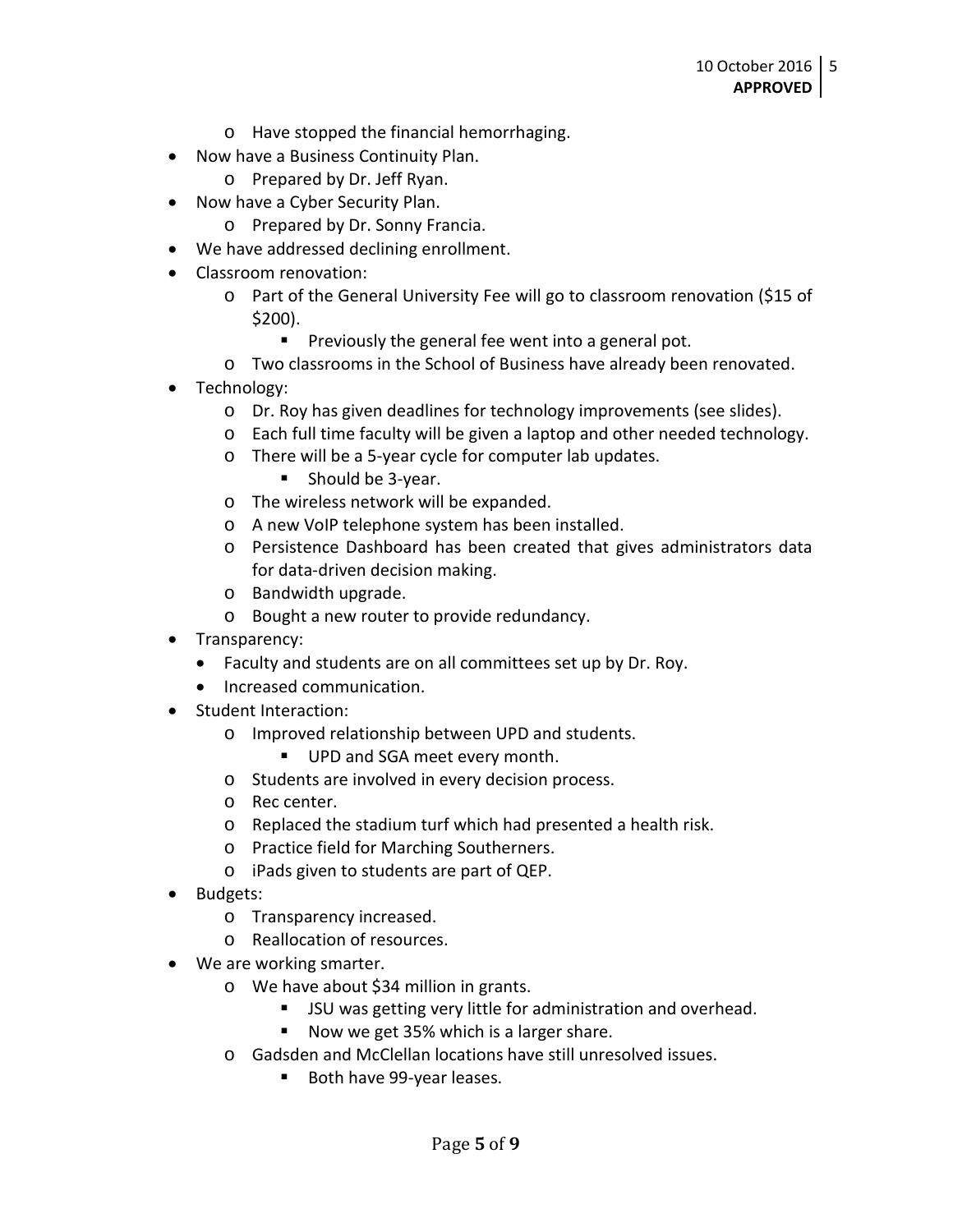*Initiatives Planned and/or Underway:*

- Increased graduate assistantships for 68 graduate students to \$3,000/semester.
- JSU/Calhoun County 911 partnership:
	- o Currently the processing of 911 calls is slow and risky. Now will go to one place and responders will be dispatched then.
		- Up until now there was no address on any building making finding the location for response difficult.
		- Last week each building was given a number for 911.
- Vehicles.
	- o JSU owned vehicles will be centralized.
	- o Departments will no longer have their own vehicles except for UPD, Maintenance, and privately-funded vehicles.
	- o When a person needs a vehicle, they will go to the centralized department to get one.
- Resolving the issue of Sparkman.
	- o It is an asset that does not generate revenue.
	- o Dr. Roy is looking at alternatives.
	- o Sparkman is strategically located in the center of campus.
- Entrepreneurial Initiatives:
	- o Sodexo will put a coffee/sandwich shop at the Visitor Center.
		- Open to the public; not just to JSU.
		- We get a commission.
	- o Bookstore Renovation.
		- **Current bookstore is congested.**
		- Barnes & Noble will be doing the renovations.
	- o Alumni House.
		- Currently, to rent it costs \$50.
		- **Divided** Other schools charge \$1000.
		- **There is no funding for maintaining the Alumni House.**
		- We must charge more to break even.

Dr. Roy said, "The faculty is the core (heart) of the University. Faculty are the university's human capital."

*Questions and Answers:*

- Q: What about the new evaluation of courses this fall?
	- o A: Dr. Roy not aware that IDEA is being replaced.
- Q: With so many changes will there be a new campus directory? o A: Yes, and Dr. Roy will try to have it online.
- Q: Request for more information about the GA assistantship increase.
	- o A: The total stipend will be \$3000/semester. Tuition will be waived. It will go into effect next fall.
- Q: Do you anticipate any adjustments to adjunct salaries?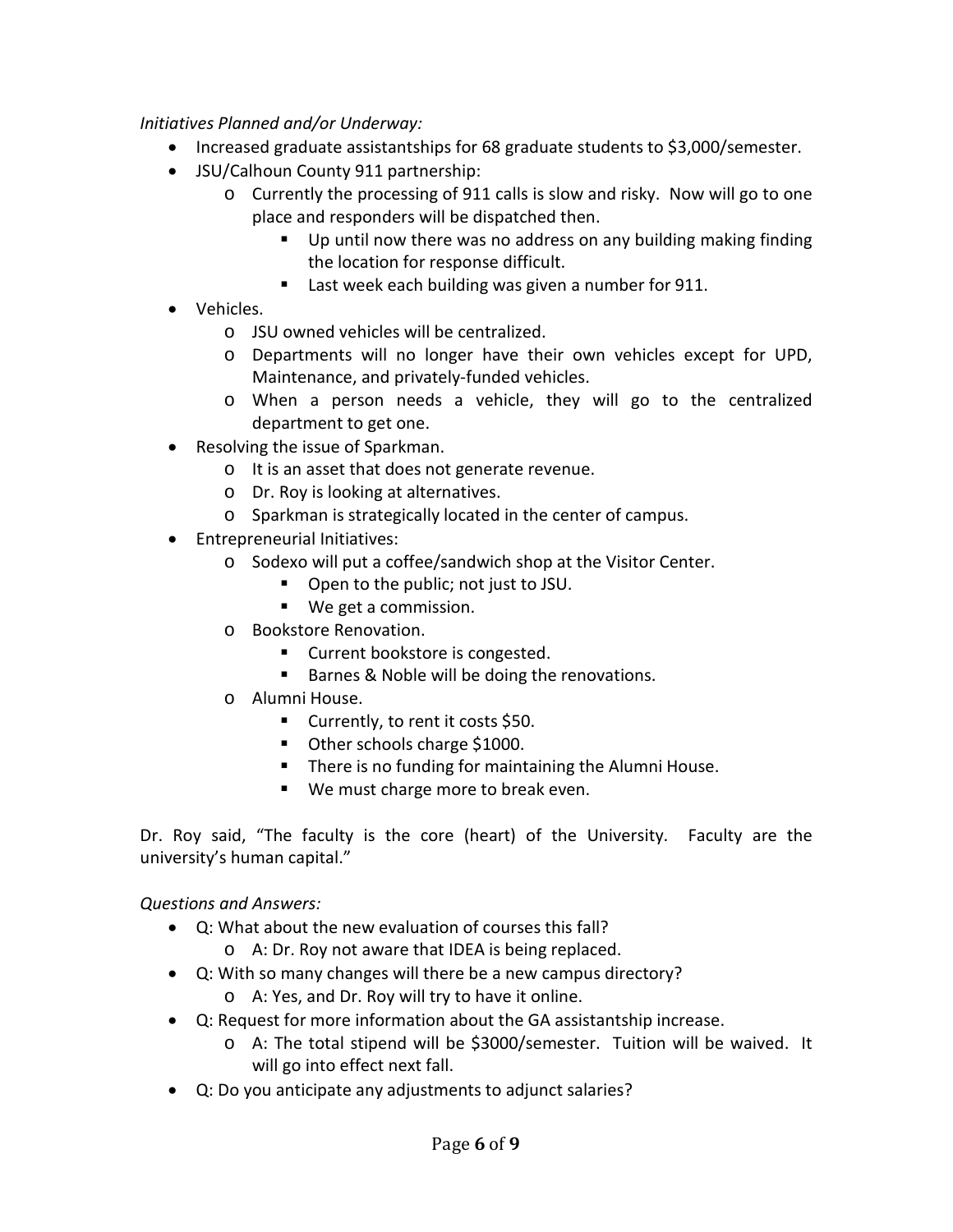- o A: At this point Dr. Roy does not. He does not think it has been brought up for discussion yet. It is a Budget Committee issue.
- Q: A faculty member is concerned. She sees students graduate and working at low-paying jobs such as at PetSmart. We need to figure out why our students are not getting jobs. We market that we have a 90% job placement within 6 months. The faculty member is concerned that students are having a difficult time finding jobs and that we are not doing enough. She stated that the best enrollment strategy is to have a high job placement rate from each School.
	- o A: Dr. Roy agrees this is a challenge. We need to get more internships for students. Some disciplines have a steeper hill to climb for getting jobs. We need counselors from the outset to help students choose their paths. There is not just one solution.
- Q: Aare there any plans for better cooperation between the city of Jacksonville and JSU?
	- o A: The relationship has not been optimal. The city needs to recognize that JSU is the main source of growth in the region, but they don't. They don't support the university. In Tuscaloosa UAB had the same problem until students were elected to the City Council. The President is reaching out but it takes time.
- Q: Please discuss the revisions to undergraduate scholarships.
	- o A: Scholarships will be based on merit using metrics such as standardized tests. We have a weakness that scholarships are given for 2 years so students come to JSU and then transfer out. We need to give 4-year academic scholarships with criteria (e.g. GPA) for keeping the scholarship.
- Q: What about other types of scholarships, such as Departmental Scholarships?
	- o A: All scholarships will be centralized. Scholarships can still be disciplinebased but will be coordinated so the total does not go over the limit. Departments will each get a pot of money and how to give it out will be individually decided by each department. Scholarships have gone up while enrollment declined. Every year we have over \$17million in scholarships. There need to be 2 types of scholarships: merit and needbased. We need to put more in merit.
- Q: Will we save what we have for reserve money?
	- o A: We have operating funds. Nationally, by 2045 there will not be any state support for university. JSU is keeping about a 3-month "gap" (reserve). It takes about \$10 million a month to run the university. Dr. Roy is keeping in investments about \$30million.

•

# **IV. Unfinished Business:**

Dr. Harding: Committee assignments: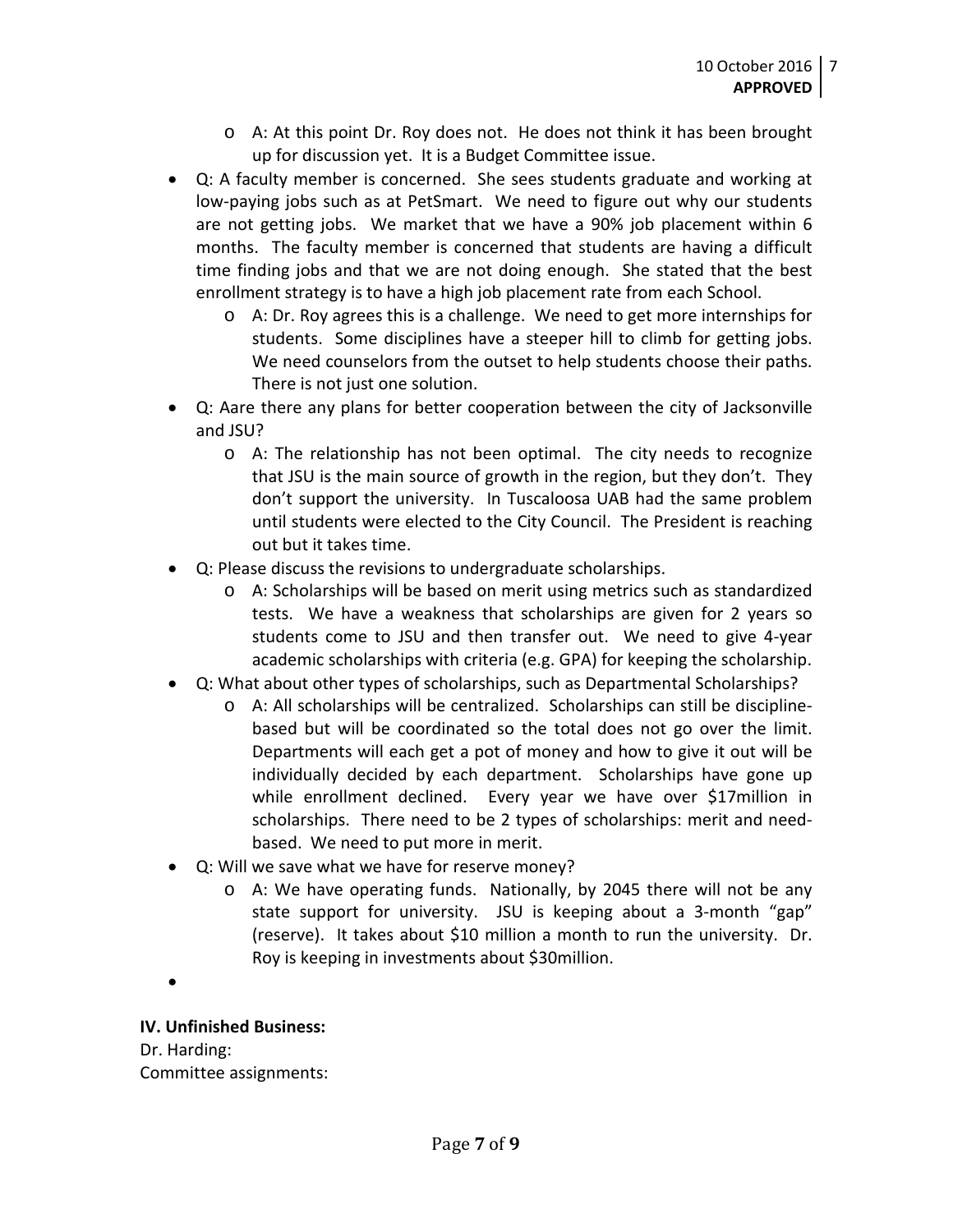The full title of the Research Committee is Faculty Research and Activities Committee. Its Chair and members are nominated by the Faculty Senate President and appointed by the Vice Provost. Dr. Ben Boozer has agreed to continue as Chair.

The Professional Development Committee is being dissolved by Dr. Turner in favor of letting the Deans of the six new schools allocate funding for travel instead.

Three standing committees still need chairs. President Pitt Harding asked that the following serve as Chair, standing for election by the committee, or nominate a replacement:

Elections: Tom Anderson Admissions: Shannon Robertson Policies: Patrick McGrail

**V. New Business (none)**

# **VI. President's Repor**t

# Sept 13

New rec center: in addition to an online survey, there was a focus group session directed by B&D. Sarah Miles, Paul Beezley. Other faculty and staff attended.

# Sept 19

I attended the  $1<sup>st</sup>$  meeting of the Strategic Planning subcommittee called Enhance University Infrastructure. During its SWOT analysis of the University, Dr. Roy solicited my opinion. Under Weaknesses, I volunteered "low faculty salaries." Under Opportunities, I suggested that we publicize music and drama productions more widely.

Sept 28

Full Strategic Planning Committee met. Dr. Beehler reported:

2500+ faculty and staff took survey:

90% + approved Vision Statement and Mission Statement

Widest gap between where we are and where we want to be was "Innovation"

# Enrollment up 5.6%

 $1<sup>st</sup>$ -time freshmen, transfer, grad students all up.

But this was due to "low-hanging fruit": we stopped doing things that turned students away (e.g. "voiding" students for nonpayment. Housing, etc, made calls to students to pay):

"We stopped the bleeding" but the real test will come next year. Hope 3-7% growth.

Cherise Peters will be our guest speaker next month, along w/Lori Owens from Honors.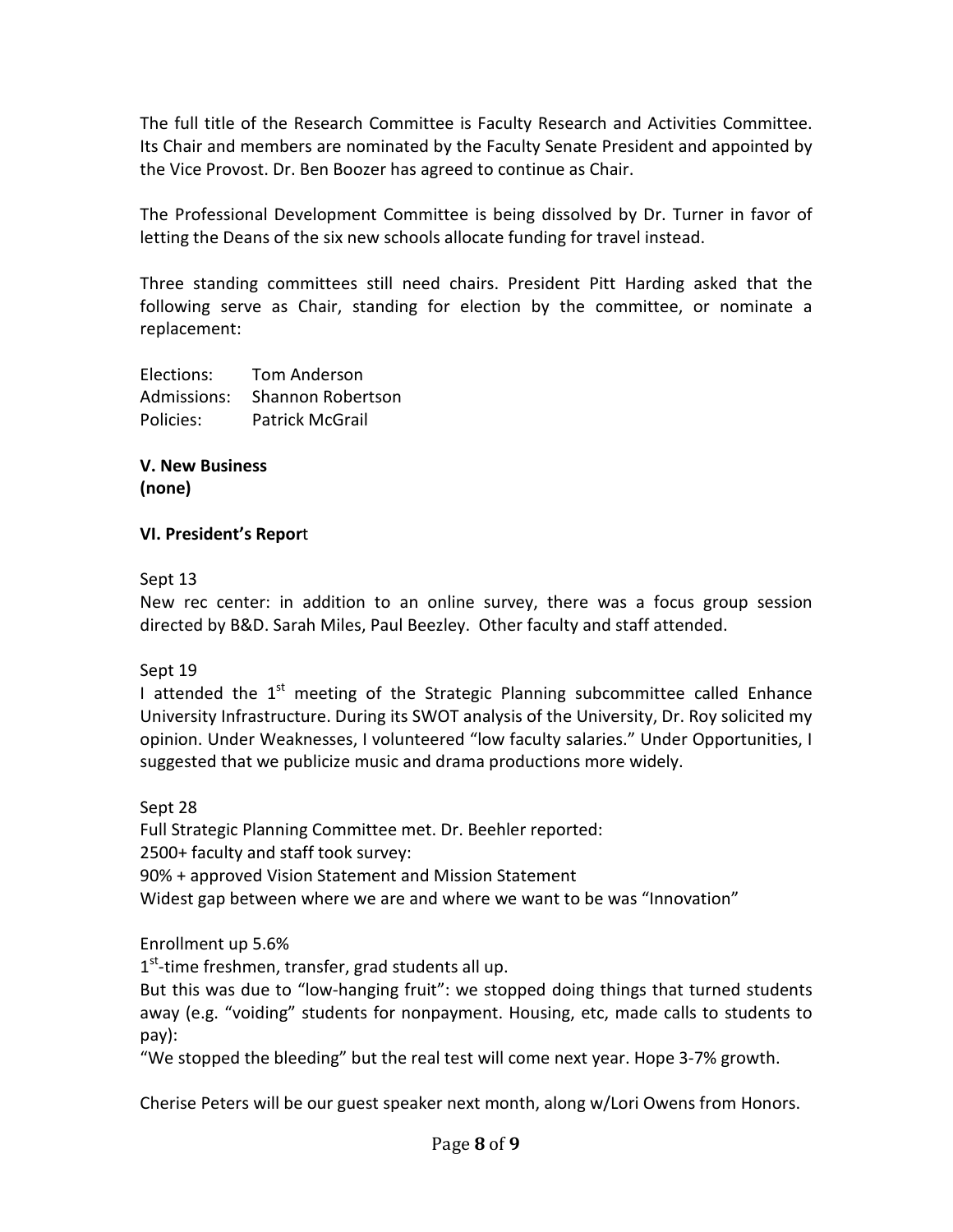# **VII. New Business:**

None

# **VIII. Announcements:**

Focus Group session for faculty and staff with Dr. Beehler and members of the Strategic Planning Committee will be held in room 1103 A and B Thursday, October 13 from 2:00pm to 3:00pm. Dr. Harding will serve as facilitator.

Michael Boynton announced that the first production of the drama season will be October 22 -30. The first play is "These Shining Lives". Performances will be Thursday, Friday and Saturday at 7pm and Sunday (matinee) at 2pm). Tickets are all \$10 each. Michael encouraged us to get season tickets.

Robbie Boggs noted that this Wednesday will be a Wellness Wednesday. A lovely lunch menu is planned. Call X5054 for reservations to take out or dine in.

Tom Anderson announced that the 5k Gamecock Gallop will be held on Saturday October 22.

Sarah Miles announced that an installation exhibit (hanging from the ceiling) is currently on view in the Hammond Hall Gallery.

# **VIII. Adjournment:**

A motion to adjourn was made by Cynthia Connor. The motion was seconded by Sarah Miles and passed by majority voice vote.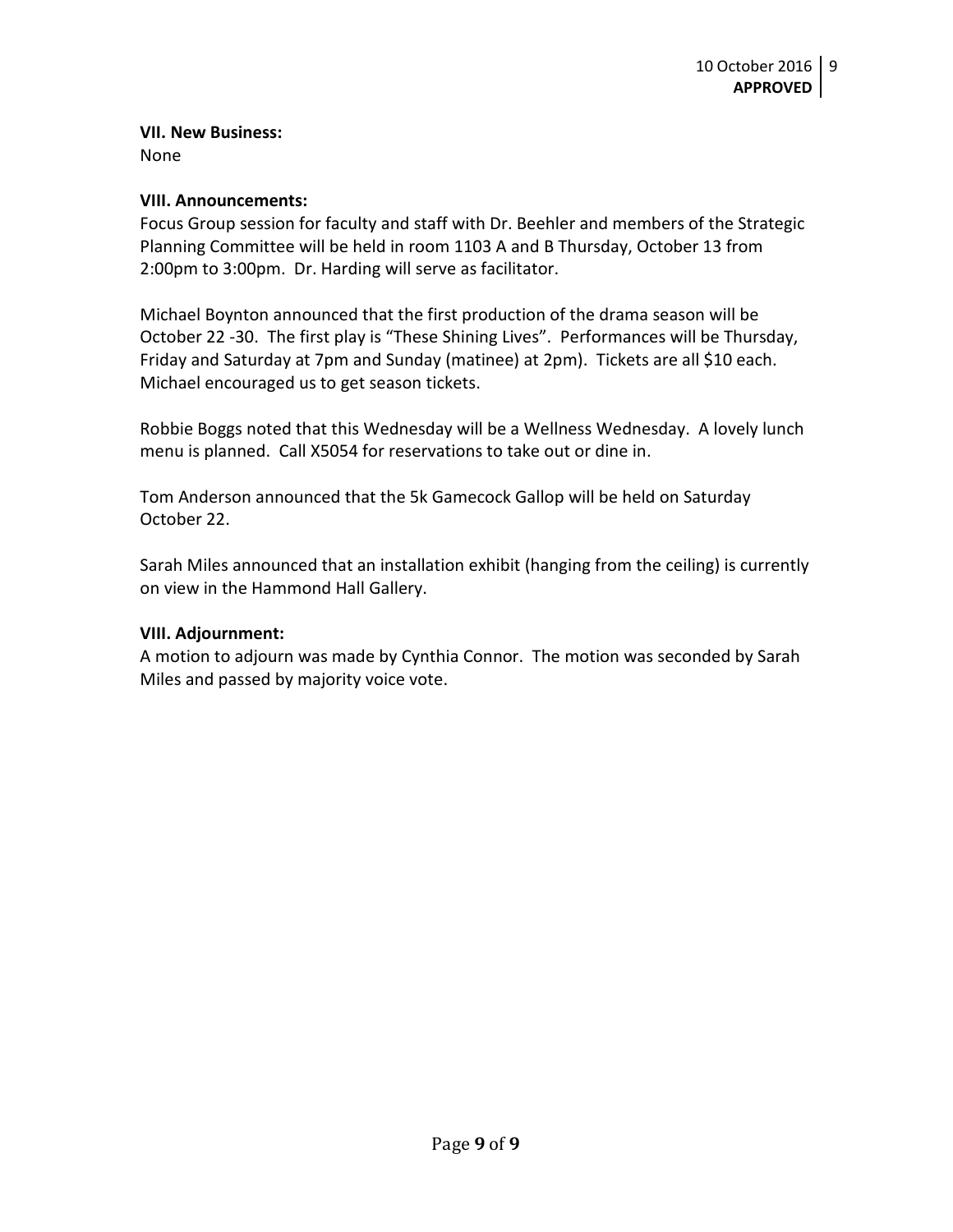# **FACULTY SENATE MINUTES 14 November 2016 | 3:15 p.m. | 1103C Houston Cole Library**

**Members Present:** Tom Anderson, Scott Beckett, Paul Beezley, Robbie Boggs, Ben Boozer, Michael Boynton, Robert Carter, Cynthia Connor, Pitt Harding, Jeff Dodd (for Jaedeok Kim), Kay Lang, Bethany Latham, Patrick McGrail, Sarah Miles, Andy Nevala, Linda Plotnick, Andrea Porter, Erin Rider, Shannon Robertson, *Jesslan Sharp*, Wendy Stephens*, Hungwei Tseng*.

**Members Absent:** Danielle Brownsberger, *Mike Davis,* Laurie Heathcock, Bill Lester, Rebecca Peinhardt, Joy Rabold, Lenn Rainwater, Teje Sult, Stephen Tsikalas.

**I. Call to Order**: President Pitt Harding called the meeting to order at 3:15 pm.

# **II. Approval of Minutes:**

Dr. Harding encouraged Faculty Senators to distribute minutes to their department members and encourage them to visit the Faculty Senate web site. Scott Beckett made a motion to approve the October minutes. Sarah Miles seconded the motion. The October Faculty Senate meeting minutes were approved by voice vote.

# **III. Guest Speaker: Dr. Lori J. Owens, Honors Program Director**

Dr. Owens distributed paper copies of the revised Requirements for the Honors Program. This document also includes a list of the three Honors participation courses (1 hour per week, pass/fail) that are being offered to Honors Program students in Spring 2017. She discussed the benefits of, and requirements for, membership in the program.

Dr. Owens became director of the Honors program in Fall 2014. She has researched other honors programs to see what can be done to make our program more advantageous for participating students.

Currently the program has over 350 members, of whom 150 are freshmen who joined in the Summer of 2016.

Changes in policies have been made. Students now must be members of the Honors Program to take honors sections of courses. Students who entered JSU prior to Summer 2016 are grandfathered and can still take honors courses even if they are not in the Honors Program.

Honors Program members now have priority registration. This should serve as an incentive for students to apply to the program.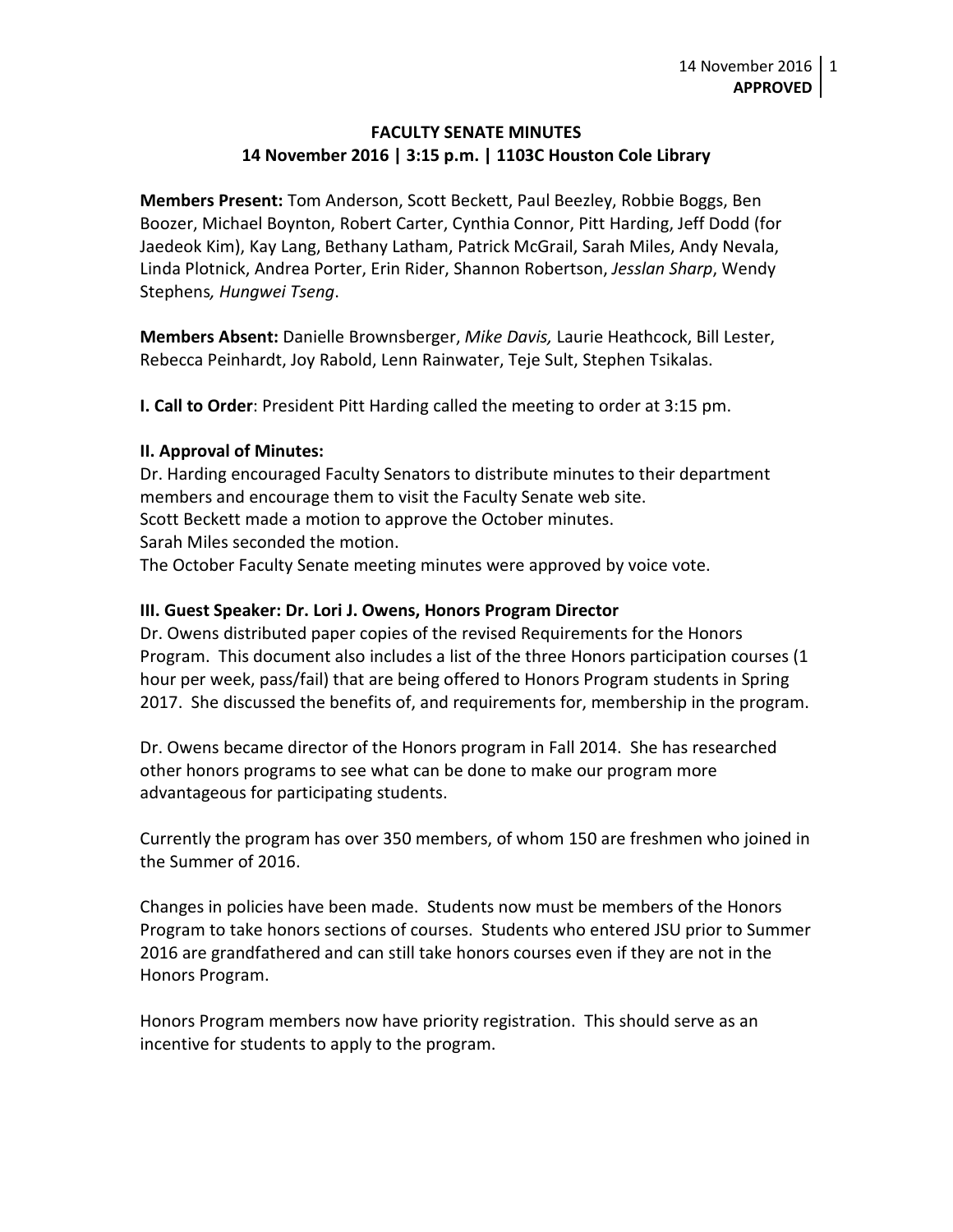Entering freshmen with at least ACT 24 in math, ACT 25 in English, ACT 25 composite score and a B average in High School are eligible to join. However, sometimes a qualified student's ACT score is lower than the required composite, often because of the Math section. Therefore, after the first semester, students with a GPA of 3.5 or higher may apply. Dr. Owens asked us to encourage qualified students to apply. She also noted that some students have the perception that honors sections are more difficult than non-honors section. Dr. Owens said that is not true. While the courses are challenging, they tend to also be smaller.

Honors students who have received the top scholarship have a service requirement. Service opportunities are available for all Honors students, whether they are on the top scholarship or not. An additional benefit to students is access to the Honors House.

There are also travel opportunities for participants. Some Honors students have been to China. In May of 2017 a trip to Ireland will be offered. Planning is underway for a Holiday Tour of DC in December 2017. For the first time, JSU Honors students attended the Honors conference in Orlando. Five JSU Honors students submitted proposals; all were accepted.

Honors students must accrue 24 Honors hours to receive Honors at graduation. There are sometimes issues with this but solutions have been found. For example, Honors by Contract is still available. Most Honors classes are entry level. Frequently Honors students have earned college credit in high school so cannot take those courses in honors sections. Honors students can still get Honors on a 200 level (or higher) class with instructor agreement if the instructor prepares a plan. Guidance for instructors is available on the Honors web site. The Nursing and Music majors need to meet specific major requirements that could make it difficult to meet the 24-credit hour requirement. However, Dr. Owens has worked with the departments to find ways to address that issue.

Honors students come from all majors. New to the program are three new Honors courses that will bring together Honors Freshmen and Sophomores. Each is a 1 hour per week class. If this works out well, other higher level, cross disciplinary classes will be offered. These classes do count towards the 24-hour Honors requirement to receive Honors at graduation. The classes are:

- Honors Lecture 101. This course includes a service-learning component.
- Honors Forum 201. This course will have students attend events and write papers about them.

• Honors Book Club. The content will be decided with input from the students. Instructors of these 1-hour Honors classes will be paid \$500 per course. Dr. Owens would like to recruit additional instructors, across all disciplines, to teach them.

This semester, for the first time, Honors STU was offered (still as a 0-credit course). Initially there were 2 sections available but the demand was so high that a third section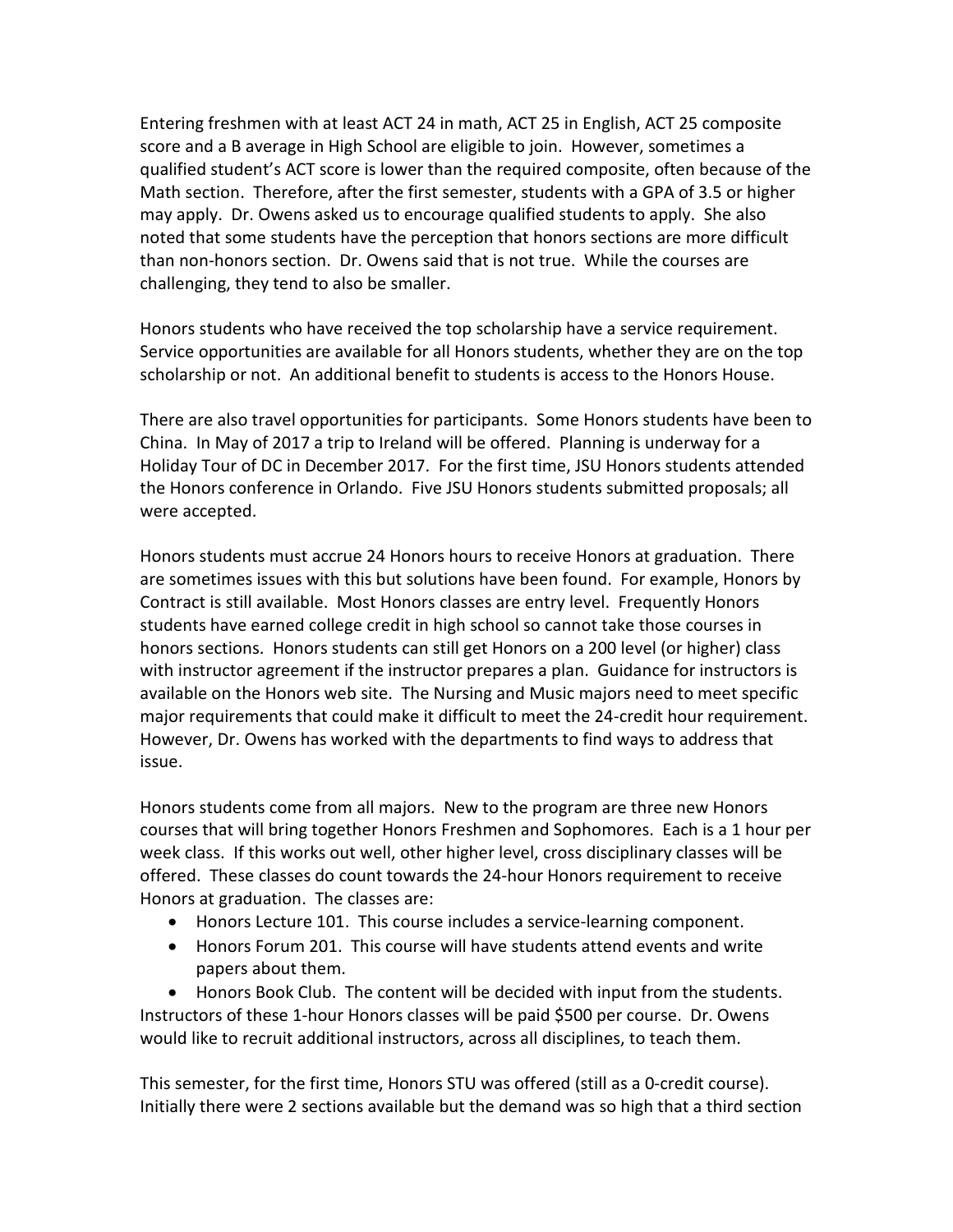was created. The classes included presentations by guest speakers. Feedback from the students will inform revision efforts.

Dr. Owens discussed the Honors students' high level of participation in service learning and community service activities.

# **Questions and Answers:**

**Q:** Does the Honors program offer opportunities for our online students? **A:** Not at this time. A primary focus of the program is to encourage collaboration among students and to build a community. That would be difficult for online students.

**Q:** Scott Beckett asked Dr. Owens to address the fact that so many Honors students matriculate with English 101/102.

**A:** The credit is based upon ACT score. If the student has credit for one or both classes, they do not need to take the Honors versions once at JSU. Now there are very few sections of English 103/104.

**Q:** Pitt Harding asked if the requirement that a student be in the Honors program to register for an Honors section of a class is motivated by the desire to have smaller class sizes?

**A** The motivation was to provide a real incentive to apply for the Honors Program. Also, having the requirement adds needed structure for the program. Class sizes will be set with limits lower than those for regular sections.

# **IV. Unfinished Business:**

None

# **V. New Business**

Linda Plotnick is leaving at the end of this semester. The By-Laws require that a new Secretary be elected in December. Nominations will be accepted until December 12 for someone to finish out the Spring semester as Secretary. The Senate will vote at the December 12 meeting. Faculty Senators should email Dr. Harding or another Executive Committee Member with self-nominations or suggestions of whom to ask to run for the position.

# **VII. Committee Reports**

- Admissions and Scholarship nothing to report.
- Elections nothing to report.
- Policy nothing to report.
- Welfare nothing to report.
- Honors The current Chair (Stacey Mann, serving in Ellen Peck's absence) is drawing up tips to help the next Chair. Nominations for Emeritus status have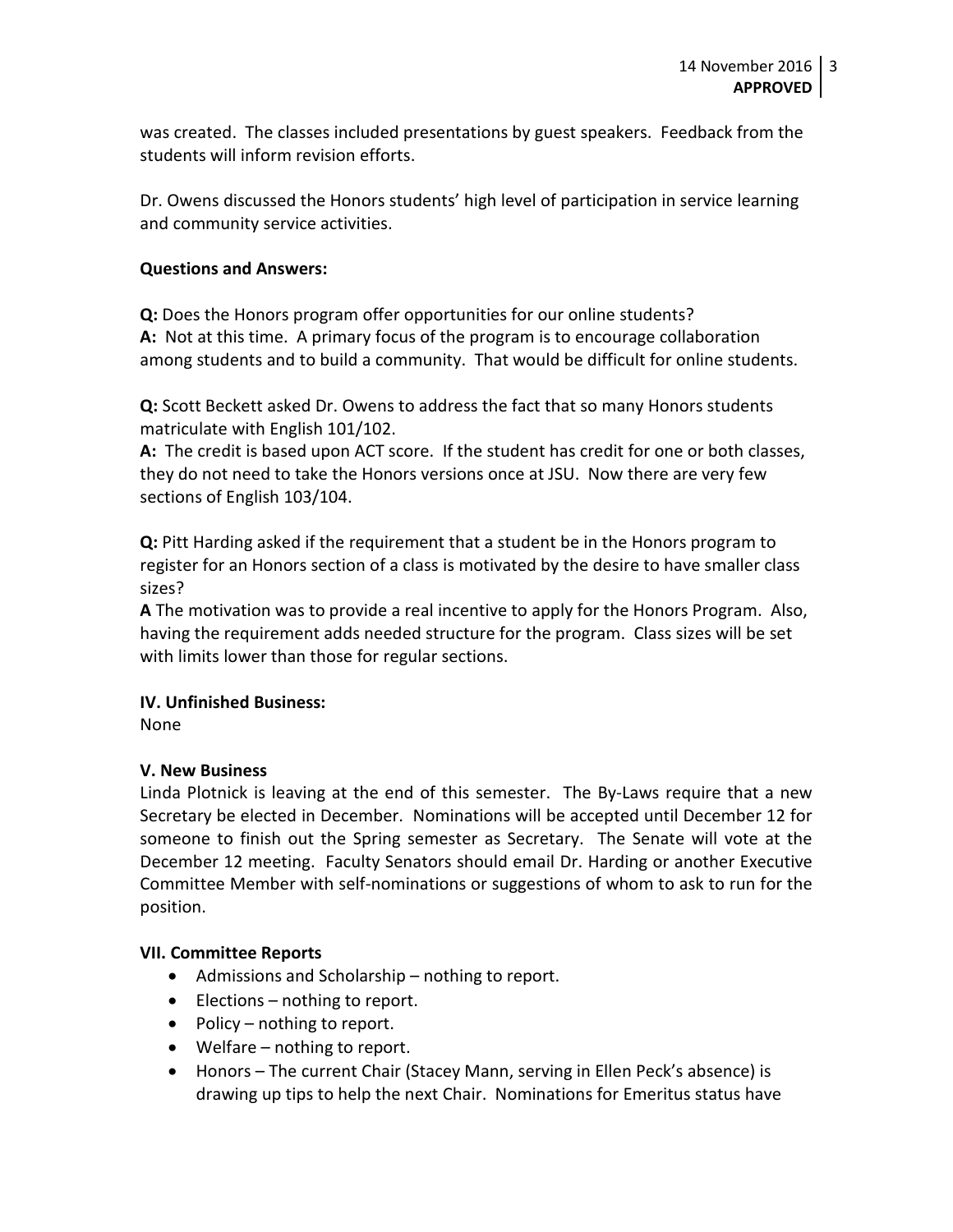been collected, sent to Dr. Harding, and approved by the Deans' Council and President Beehler. They will be announced at the December Commencement.

# **VIII. President's Report**

At the October 28, 2016, meeting of Department Heads, Dr. Turner brought up the Senate suggestion to include the Boyer Model for Tenure and Promotion (T&P).

- The suggestions were made at the February 2016 Senate meeting.
- The Boyer Model is already referenced in section 2.4 of the Faculty Handbook. o The Senate suggested that the departments make note of it.
- The English department now has a Tenure and Promotion Committee. All Tenured faculty in the department are members of the committee.
- A 2-track system be adopted whereby a faculty member can choose to be evaluated for Tenure based upon Research or Teaching was suggested by a member of the new T&P committee in the English department.
- Issue of external evaluations for T&P was discussed.
	- o Sarah Miles asked if other departments require external letters for T & P applications. She noted that it is part of the Boyer Model. Pitt Harding wondered if it is a good idea or not? A Senator noted that it is optional in his department.
	- o Letters of collegiality are welcome by many departments but portfolios are not generally shared with externals and externals are not allowed to recommend.
	- o Sarah Miles noted that having external evaluators can be beneficial if the applicant has expertise in an area that other faculty members in a department do not have.
	- o Pitt Harding noted that the Welfare Committee addressed this issue last year, but found it difficult to prescribe how the Boyer Model could, or should, be applied from discipline to discipline.
	- o Jeff Dodd informed the Senators that a committee has been formed in the School of Science to develop P&T guidelines for the school. He serves on the committee. He has already seen that there cannot be just one blanket policy for all disciplines – even when they are in the same school.
		- The Boyer Model goes beyond traditional scholarly publication to include pedagogical research as well.
		- Linda Plotnick suggested that defining scholarship in this broader way would give innovative Lecturers an opportunity to achieve Distinguished Lecturer status. Scott Beckett agreed.
- Pitt Harding asked that we think about this and return to it as unfinished business in the future.

Ronnie Smith is now the Chairman of the Board of Trustees. He had been the head of the Presidential Search Advisory Committee.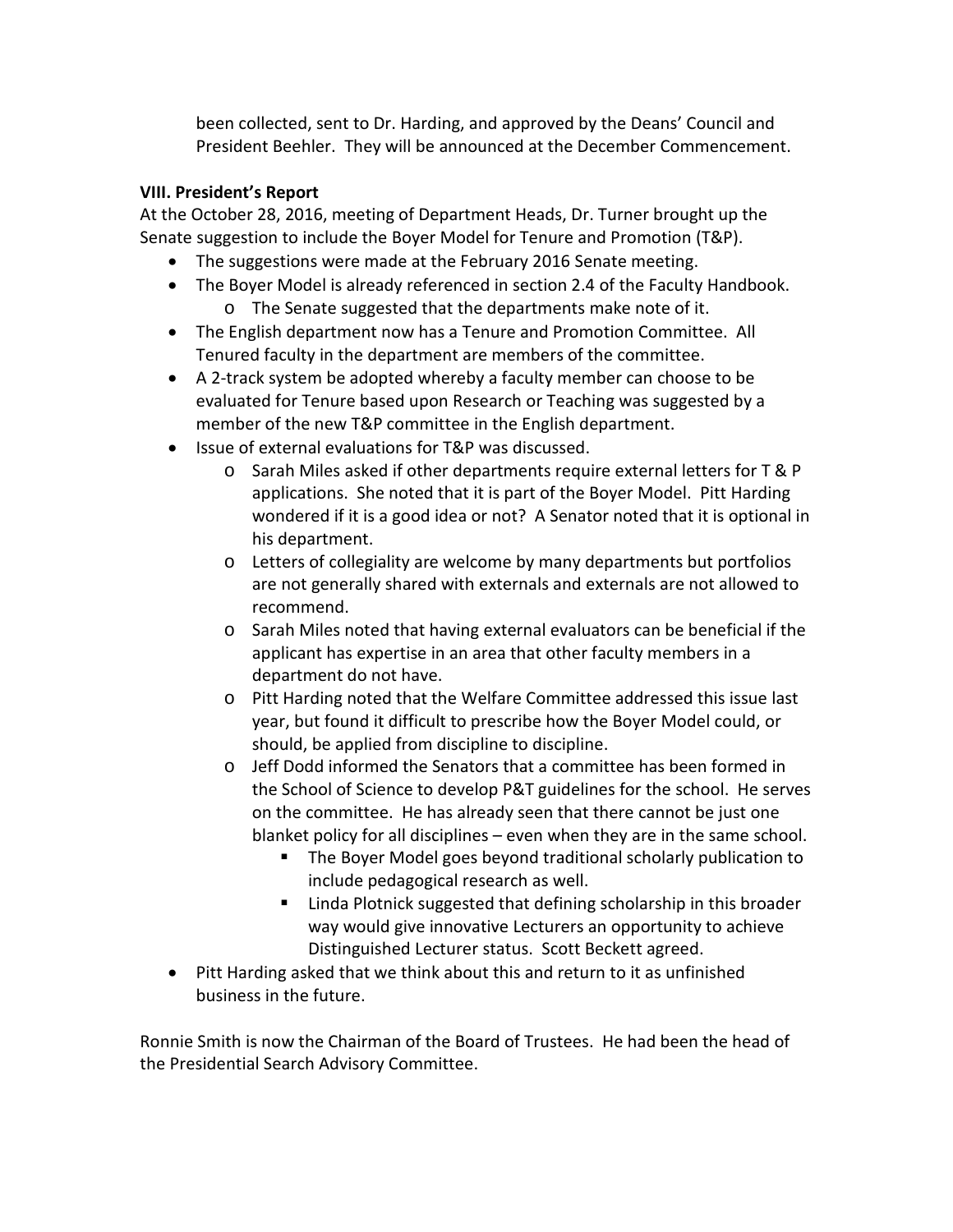• Paul Beezley expressed the opinion that Mr. Smih is a "straight shooter" who would make a good chairman.

Dr. Roy plans to propose to the Board of Trustees that Sparkman and Daughette Hall be refurbished and put back into service. The funding for this will be a low interest loan to be repaid with housing fees. Dr. Roy notes that thy are big assets sitting on campus, yet unused.

• Paul Beezley remarked that it would cost millions to knock them down so it makes sense to renovate and then generate revenue.

This evening from 6 pm to 7:30 pm a Diversity lecture will be held. It will focus on issues faced by members of the LGBTQ community in the military and as veterans on campus.

The next meeting will be in December.

# **IX. Announcements**

Michael Boynton had two announcements from the Drama Department:

- The Student Showcase will take place the week after Thanksgiving Break. Oneact plays and films directed by students will be presented. It will be held at the Studio Theater on Wednesday and Thursday at 7pm. Each night will have different presentations so we are encouraged to come both nights. This year, one student presentation of a play and film is the result of the work done in an Honors by Contract course.
- February 16 February 19, *The Tempest* will be performed. The Drama department is attempting to do community and inter-department outreach with this production. He is attempting to have other departments (e.g. English, Art) participate in the creative process and is also reaching out to high schools and community theaters. Michael asked us to think about how we can get involved either by helping and/or by having a guest speaker from Drama (e.g. student actor) visit our classes. We should mention these opportunities to other faculty members. Email Michael at [mboynton@jsu.edu](mailto:mboynton@jsu.edu) with ideas.

Sarah Miles announced that the Senior Art Show will be held December 1, 2016 at Hammond Hall from 1 pm to 5 pm.

Patrick McGrail announced that as the final exam for his Video and Film class, students will show their films in the Media Library in Self Hall. The class will be on December 8 from 1 pm to 3 pm. Seating is limited to about 40. There will be discussions as well as the film viewings.

Cynthia Connor announced that students who have not yet decided upon their majors might benefit from the Elementary and Special Education student project Showcase to be held on November 29 at Ramona Wood Hall from 9 am to 11:30 am. Seniors who have an interest in teaching would also benefit from attending as JSU has a Master's program.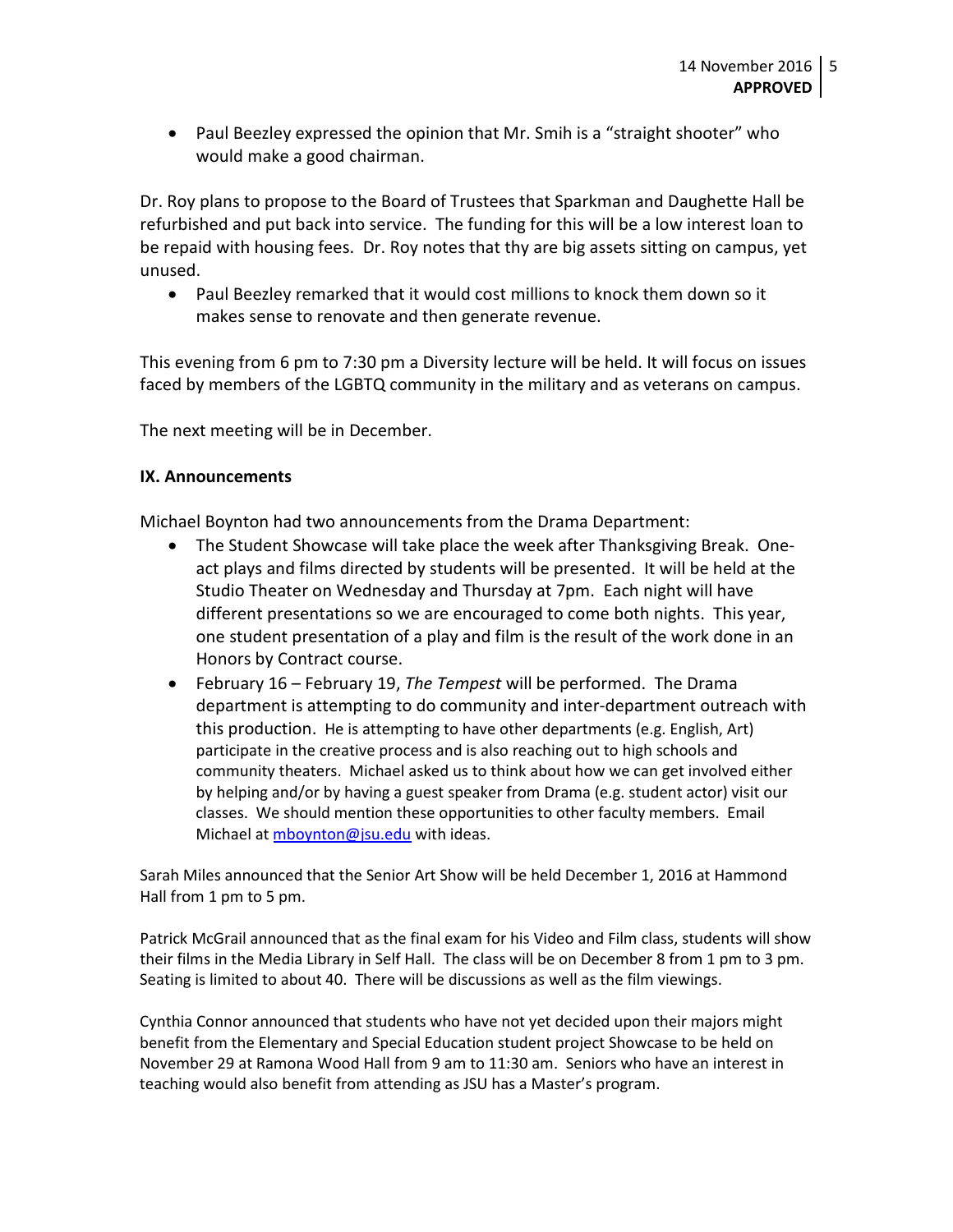# **VIII. Adjournment:**

A motion to adjourn was made by Robbie Boggs. The motion was seconded by Bethany Latham and passed by majority voice vote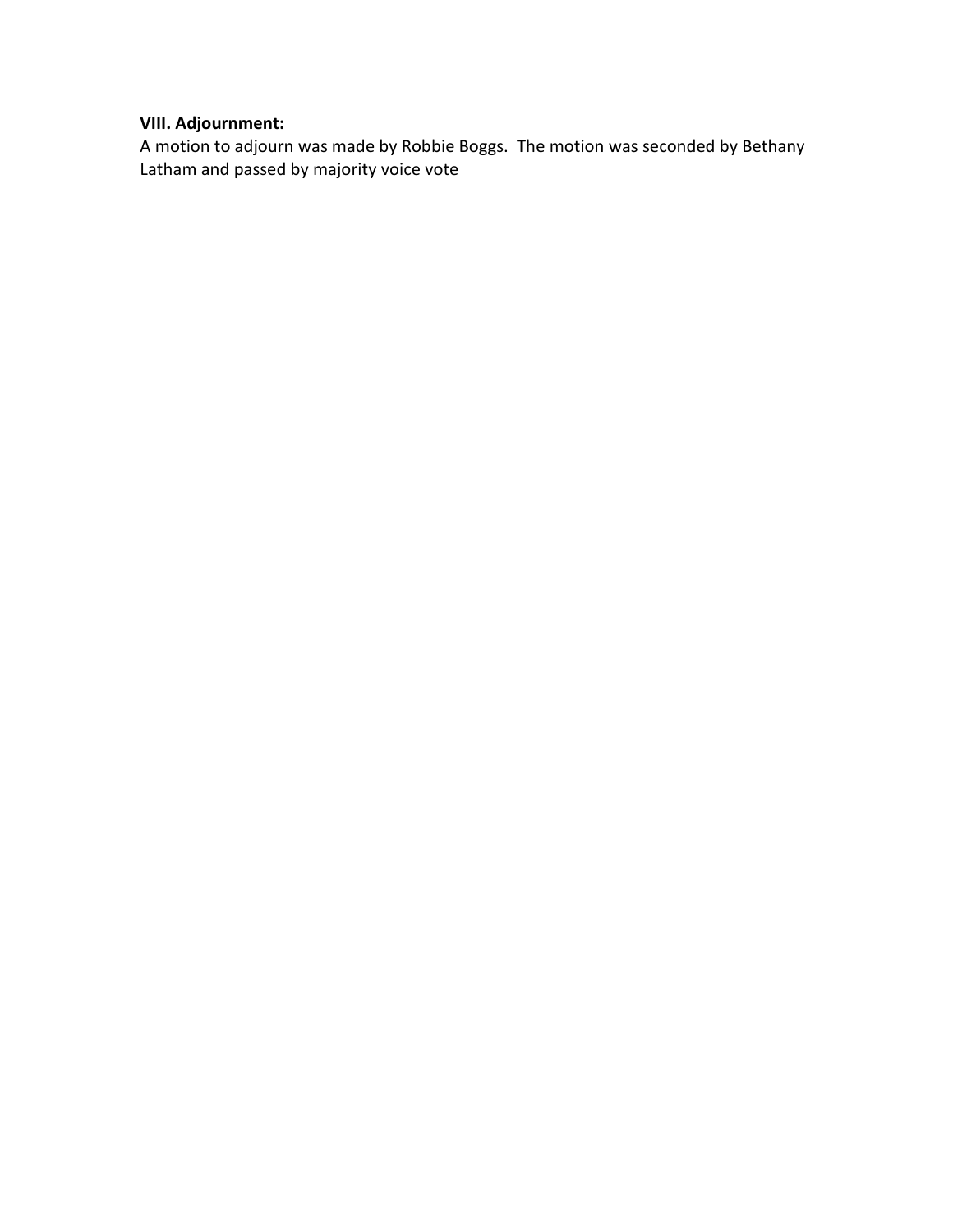# **FACULTY SENATE MINUTES 12 December 2016 | 3:15 p.m. | 1103C Houston Cole Library**

**Members Present:** Tom Anderson, Scott Beckett, Paul Beezley, Ben Boozer, Michael Boynton, Robert Carter, Cynthia Connor, Jeff Dodd (for Linda Plotnick), Pitt Harding, Jaedeok Kim, Kay Lang, Bethany Latham, Bill Lester, Hill Mayfield (for Lenn Rainwater), Patrick McGrail, Sarah Miles, Donna Perygin (for Stephen Tsikalas), Andrea Porter, Joy Rabold, Shannon Robertson, *Jesslan Sharp*, Teje Sult

**Members Absent:** Robbie Boggs, Danielle Brownsberger, *Mike Davis,* Laurie Heathcock, Stacey Mann, Andy Nevala, Rebecca Peinhardt, Erin Rider, Wendy Stephens, *Hungwei Tseng*

**I. Call to Order**: President Pitt Harding called the meeting to order at 3:15 p.m.

# **II. Approval of Minutes:**

Scott Beckett made a motion to approve the November minutes. Michael Boynton seconded the motion. The November Faculty Senate meeting minutes were approved by voice vote.

# **III. Guest Speakers:**

There were no guest speakers.

# **IV. Unfinished Business:**

None.

# **V. New Business:**

Dr. Harding announced that Dr. Erin Rider had volunteered to fill the unfinished term of Faculty Senate Secretary through the end of the academic year. No other nominations having been made, Dr. Rider was elected by acclamation.

# **VI. Committee Reports:**

Admissions and Scholarship – no report. Elections – no report.

Honors – no report.

Policies – no report.

Welfare: Scott Beckett presented the report of the Welfare Committee. (See attachment.) After discussion, Mr. Beckett made a motion that the Senate should direct the Welfare Committee to seek information from the Administration on whether it considers ethical implications when forming public-private partnerships. As a motion originating in committee, it required no second. The vote was 8-8, with 5 abstaining.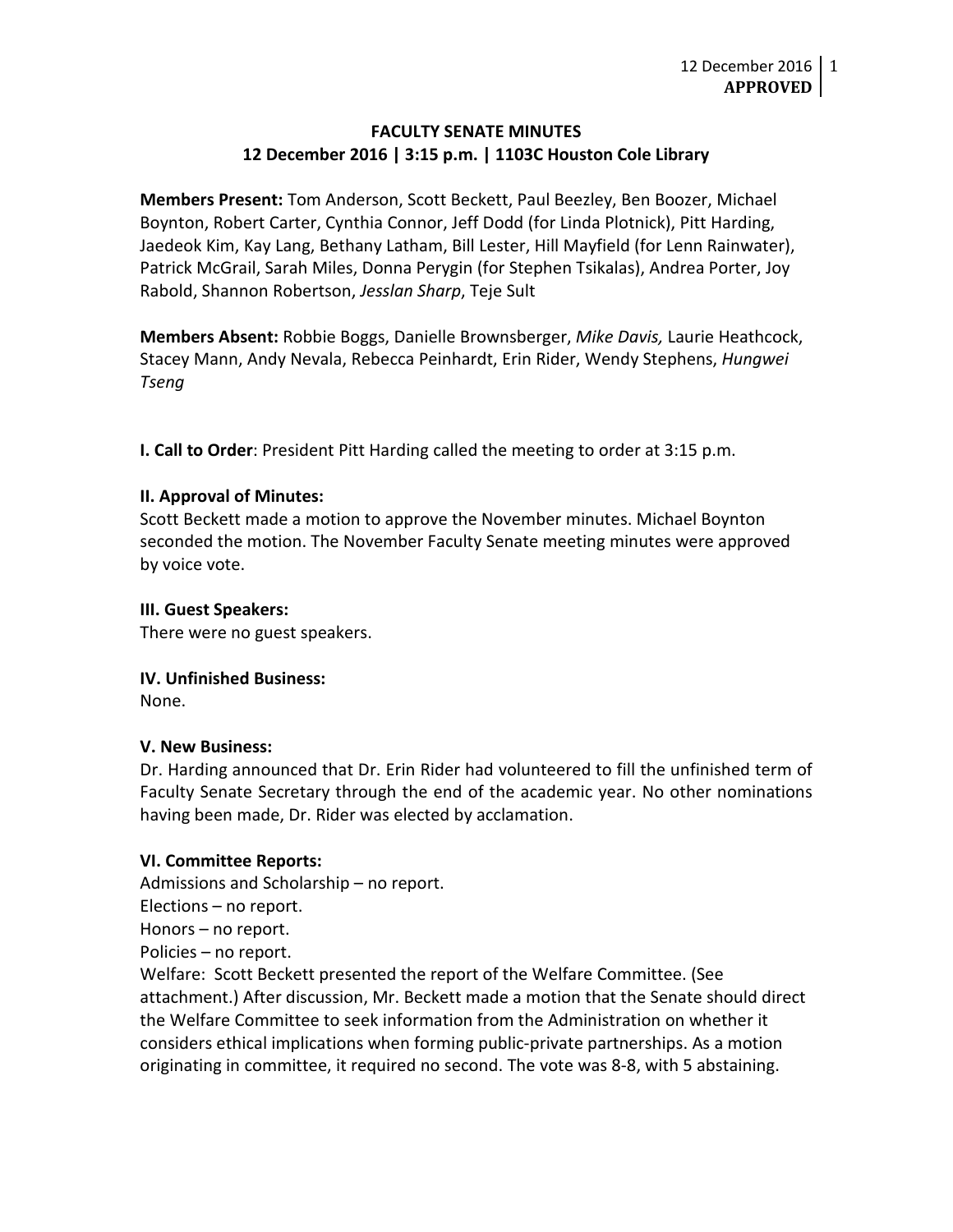# 2 12 December 2016 **DRAFT**

Given the tie vote, it was agreed that the Senate should take up this matter again at its next meeting on January 9th.

# **VII. Announcements:**

Dr. Harding announced that the Executive Committee meeting slated for January 2<sup>nd</sup> would be conducted electronically. The full Senate will next meet on January  $9<sup>th</sup>$ .

The University Health and Wellness Initiatives Committee is trying to centralize all campus resources related to health and wellness, so that these can be located and accessed more easily. Dean Christie Shelton is leading this effort, modeled on a program at The Ohio State University, called Buckeye Wellness. She asks for suggestions to name and promote JSU's own version of the program. Dr. Harding also called attention to students in practicums serving as personal trainers, and their possible availability to teach a fitness class to help faculty and staff fulfill their New Year's resolutions. Tom Anderson said that anyone interested can contact Aubrey Crosson at jcrosson@jsu.edu.

In response to faculty concerns, Dr. Harding received assurances that the University's contract with Regional Medical Center to run the JSU Health Center, which is currently being considered for renewal, would continue to require having a physician on duty.

Dr. Kay Lang announced the "Aurora Theater Shooting Debrief" on the mass shooting at a movie theater in Aurora, Colorado, would be presented on Friday, January 20, 2017, in the Stone Center Auditorium, 8:00 a.m. to 12:00 noon. Also, the producers of *The Killing Season* will be on campus to present an unaired episode on the evening of February 13, 2017, with time and location to be announced.

# **VIII. Adjournment:**

A motion to adjourn was made by Paul Beezley. The motion was seconded by Patrick McGrail and passed by majority voice vote.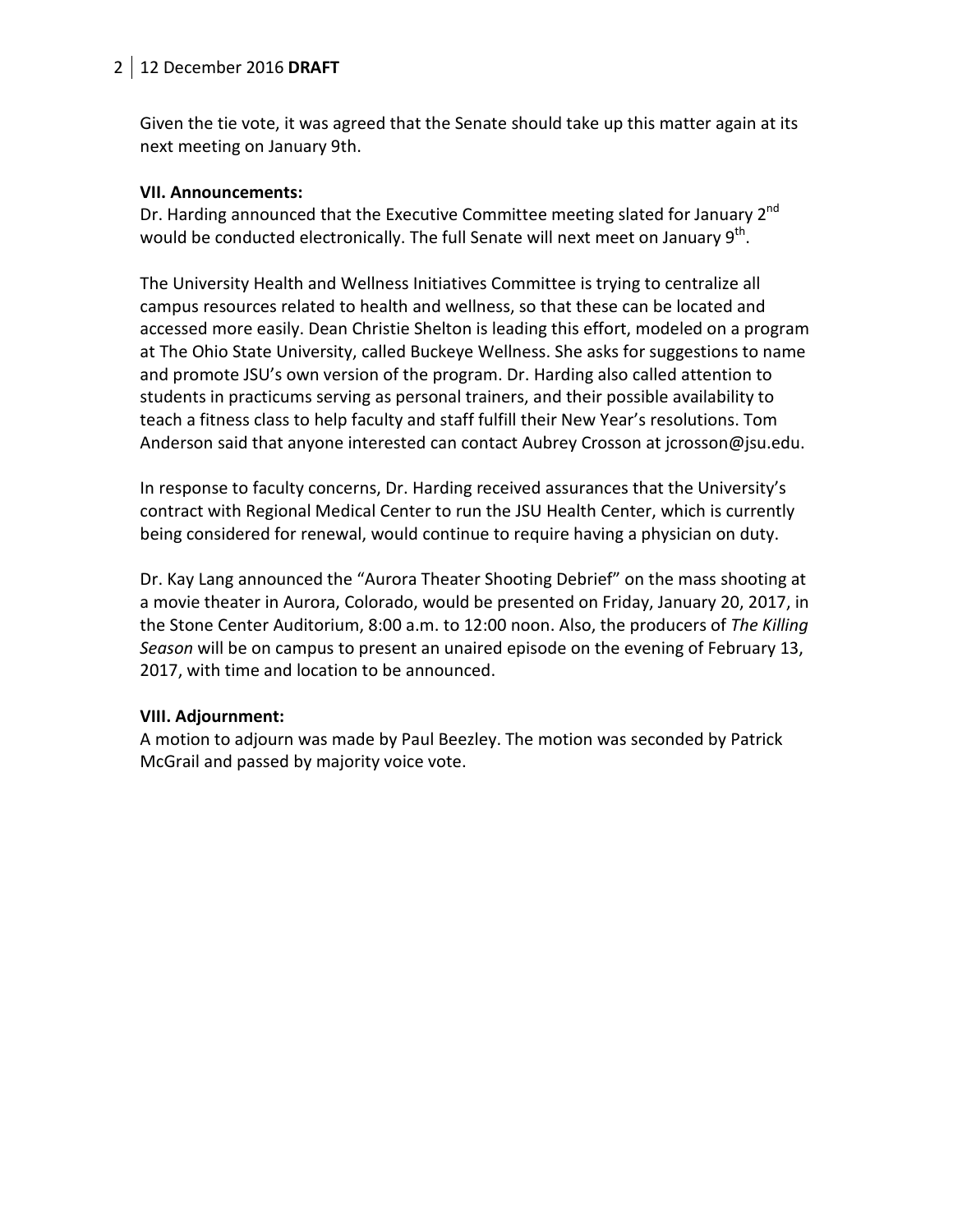## **FACULTY SENATE MINUTES 9 January 2017 | 3:15 p.m. | 1103C Houston Cole Library**

**Members Present:** Scott Beckett, Paul Beezley, Michael Boynton, Danielle Brownsberger, Robert Carter, Cynthia Connor, Pitt Harding, Laurie Heathcock, Jaedeok Kim, Kay Lang, Bethany Latham, Bill Lester, Sarah Cusimano Miles, Andy Nevala, Rebecca Peinhardt, Andrea Porter, Lenn Rainwater, Erin Rider, Shannon Robertson, *Ranger Rumrill* (for *Jesslan Sharp*), Wendy Stephens, Teje Sult, *Hungwei Tseng*, Stephen Tsikalas

**Members Absent:** Tom Anderson, Robbie Boggs, Ben Boozer, *Mike Davis*, Stacey Mann, Patrick McGrail, Linda Plotnick, Joy Rabold

**I. Call to Order**: President Pitt Harding called the meeting to order at 3:15 p.m.

#### **II. Approval of Minutes:**

Teje Sult made a motion to approve the December minutes. Sarah Cusimano Miles seconded the motion. The December minutes were approved by voice vote.

#### **III. Guest Speakers:**

Gena Christopher, Faculty Commons Vice Provost Joe Walsh Associate Vice Provost Lisa Williams Provost and Vice President of Academic Affairs Rebecca Turner was unable to attend.

- 1. Gena Christopher: Faculty Commons- Upcoming Events Spring 2017:
	- a. Faculty Commons' Purpose- Support faculty in all aspects of teaching
	- b. Workshops (materials distributed, see also Faculty Commons' Webpage):
		- i. "Tools of the Trade"- "They deal with the tools we use that support our teaching and our students' learning" (such as Evaluation Kit, open resources in library, etc.). Ms. Christopher is open to considering ideas for sessions.
		- ii. "Walk a Mile in Their Shoes"- "The best teachers began as the best learners." The session will focus on what it would be like to be the learner rather than the teacher (sessions on painting, ukulele playing, and improv)
		- iii. Fantastech hosted by [online@jsu.edu](mailto:online@jsu.edu) Course Assistance (any class type including face-to-face, tools in Blackboard, Certified Online Instructor intensive course scheduled for first week in May)
		- iv. Graduate Students- "This institute is open to all Graduate Teaching Assistants." The aim of this program is to provide GTAs with support and mentorship in order to become successful teachers.
	- c. Monday Mentors (beginning January  $24^{th}$ ) 20-minute video available weekly. Faculty is permitted to use materials in class.
	- d. Faculty Awards- Deadline March  $17<sup>th</sup>$  for applications/nominations. Annual faculty awards reception will be held on May  $9<sup>th</sup>$ .
	- e. Teaching Grant money is not for travel purposes.
- 2. Vice Provost Joe Walsh: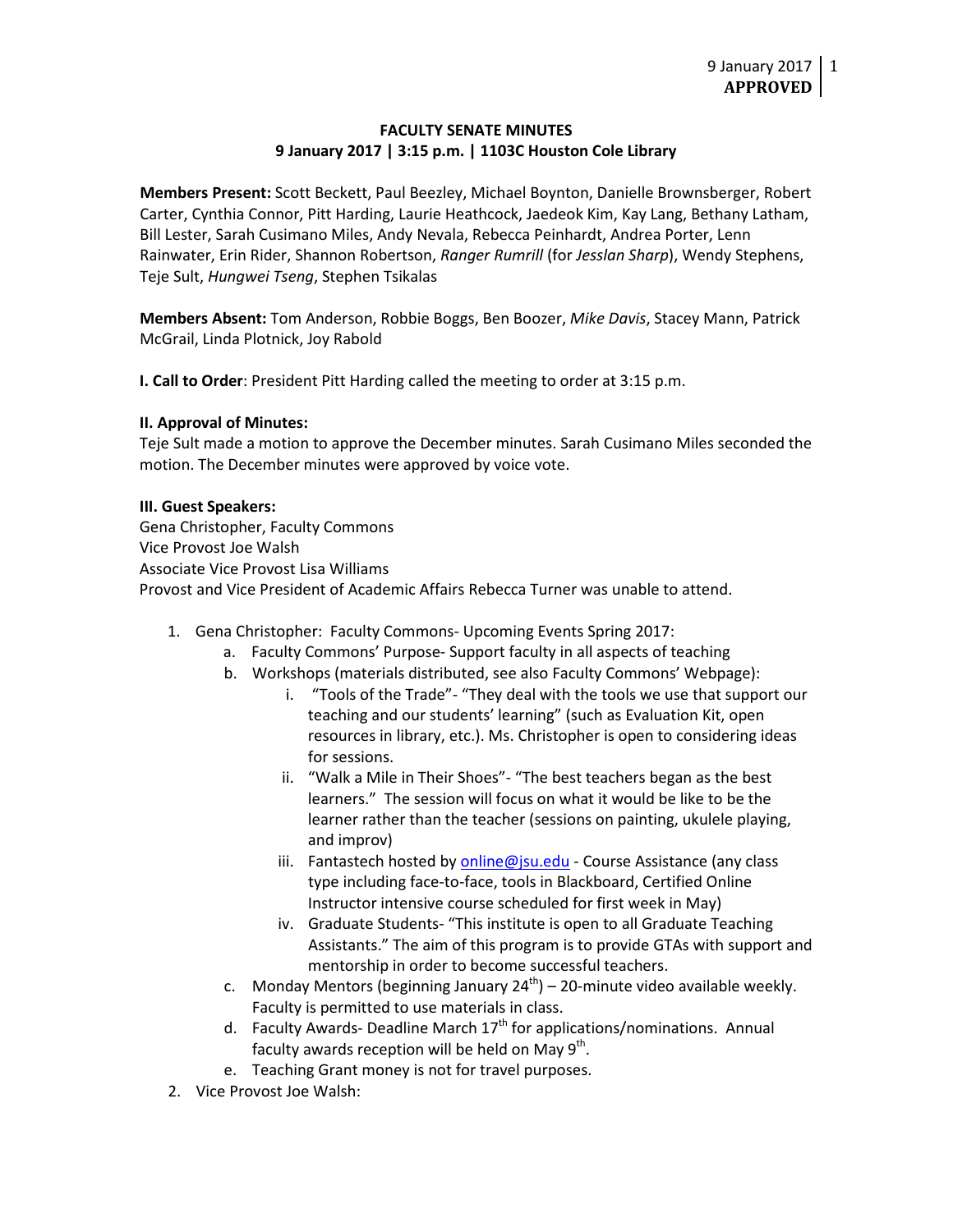# 2 9 January 2017 **DRAFT**

- a. Evaluation Kit- The Evaluation Kit is course evaluation software, which replaced the IDEA survey. The objective is to give ownership to faculty over course evaluations, to modify courses, and to not be a top-down system. Research was conducted on this product with faculty input. The Evaluation Kit is a tool to enhance response rate. Developers of the Evaluation Kit, Hungwei Tseng, Chris Inman, and Lori Hill seek feedback from faculty. Specifically, faculty are encouraged to contact online@jsu.edu for submitting questions, including creation of questions at faculty and department levels, to add to current evaluation, and devise strategies to improve student response rate. The Evaluation Kit consists of 16 questions; schools, department, or faculty can ask specific questions; and the instrument is accessible through the electronic dashboard. Digital Measures is undergoing modifications to make it more accessible and be a better tool (to include job aids, tutorials, and instructions).
- b. Restructured Academic Affairs
	- i. Provost and Vice President of Academic Affairs Rebecca Turner has same position/responsibilities.
	- ii. Associate Vice Provost Lisa Williams and Vice Provost Joe Walsh support Provost Turner and aim to make department more accessible to the faculty. Vice Provost Walsh stated that he and Associate Vice Provost Williams are advocates for faculty.
	- iii. Associate Vice Provost Lisa Williams is tasked with helping two new schools (School of Human Services and Social Sciences and School of Science) transition with new deans.
	- iv. Vice and Associate Vice Provosts will attend Faculty Senate meetings to provide updates when asked by the Faculty Senate.
- c. New structure
	- i. Includes all academic schools, Faculty Commons, Graduate Studies, International House, English Language Institute, and study abroad. Graduate Studies is currently looking for a director (hiring open), which will change former hierarchical structure of Graduate Studies. Faculty will be invited to participate in interviews with candidates.
	- ii. Support Units- Supplemental Instruction, Writing Center, Advising (Michelle Green), ACE, and academic advising were moved to Enrollment Management but now re-absorbed into Academic Affairs.
	- iii. Academic Affairs is about supporting faculty and making the classroom the "best experience for students."
	- iv. College to School Transition- The transition is still in effect due to the arduous process. The website is unfinished and does not reflect changes to date.
	- v. Classroom Redesign- Funding in 2015 (10 classrooms improved) aimed to be engaged in and directed by faculty and students, and the review committee was impressed with the first round process. \$140,000 has been allocated to classroom re-design. Gena Christopher will be reviewing Tier 2 applications. She anticipates a call for proposals/applications to be available this semester. Applications can propose classrooms and other potential learning spaces, such as a lounge area shared by students (for example Wallace Hall faculty/students designed a student learning lounge, and some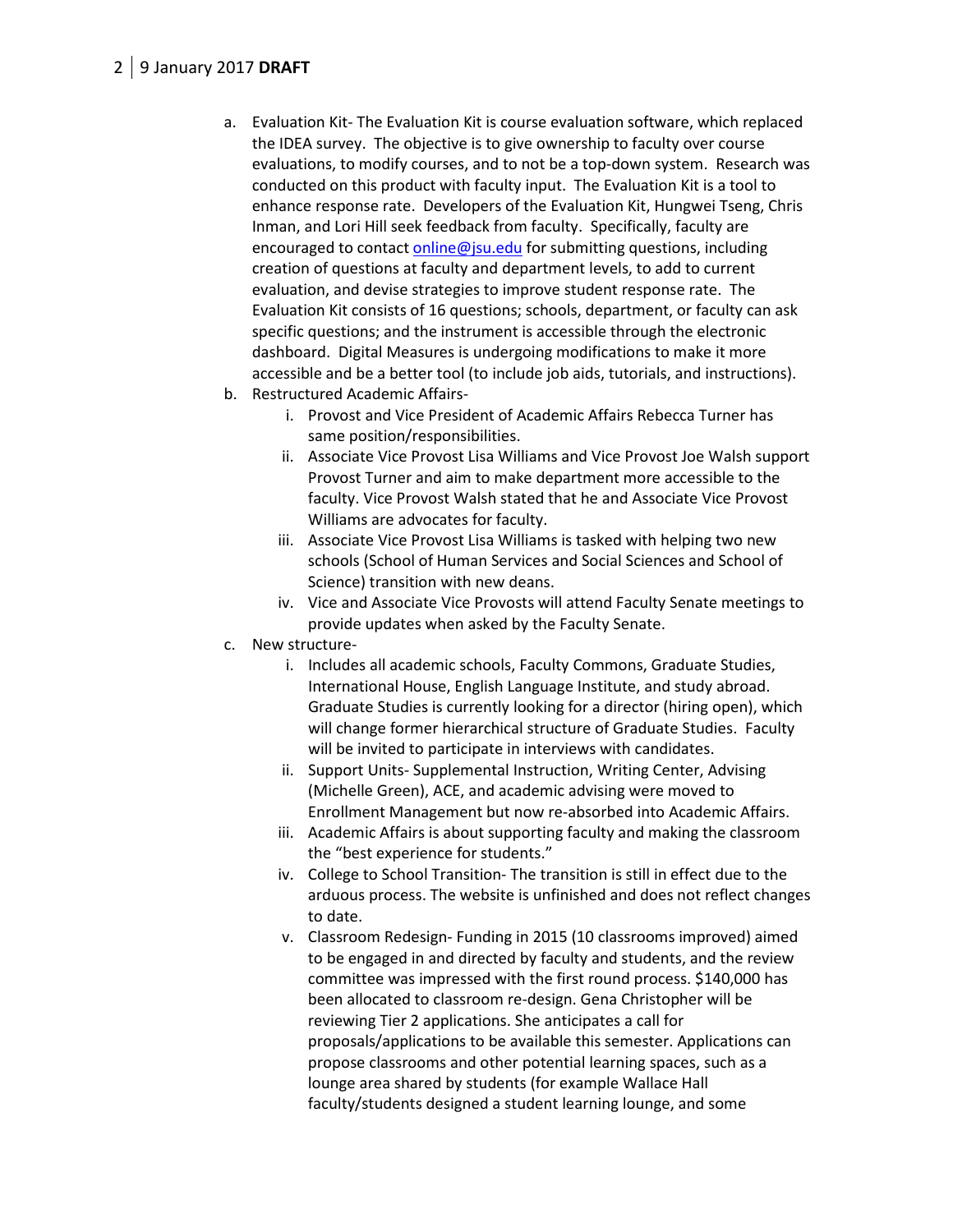departments collaborated for joint spaces, for example Social Work and Criminal Justice). Collaboration is valued in the application process. The Faculty Commons' website will provide information for both REAL Classroom Design and REAL Teaching applications.

- d. Questions:
	- i. Travel Money Applications- Travel grants are managed by Deans. Sarah Cusimano Miles asked if there is a timeline to turn in the travel grant applications or if determined by individual deans. According to Vice Provost Joe Walsh, individual deans govern the travel money, and he suggested for faculty to follow up with their school.
	- ii. Dean Search Process- According to Paul Beezley, the two new dean positions were filled by an internal search, but new dean search for the School of Arts and Humanities is now a national search, and why? Vice Provost Joe Walsh clarified that the first two new schools were an expedited search. Additionally, JSU administration believed there were great candidates at JSU for those positions and a national search was not necessary due to high quality of internal candidates, plus the selected deans were passionately involved on campus. Dr. Beezley inquired about great internal candidates in Arts and Humanities. Vice Provost Joe Walsh stated that the decision was not based on a perception of internal candidates' lack of talent. In the previous search process, there was more pressure on the first two schools, and the current Arts and Humanities School has an interim dean. The School of Arts and Humanities' search allows more time to vet candidates. Question: Is there a national search for the new dean for Education? Yes, a national search is ideal and did not happen on the short timeframe for the Schools of Human Services and Social Sciences and School of Science.

#### **IV. Unfinished Business:**

- a. Welfare Committee: According to Lenn Rainwater, in 2014 former President Meehan approved a scale for PEEHIP health insurance based on salary. She indicated that most faculty members are paying about \$500 more annually compared to staff. She is concerned with this tiered system, and recommends a flat rate to be paid by faculty. What is the input by faculty senate members? Scott Beckett asked if we have the minutes and rationale from the original Board of Trustees' meeting. It was not a PEEHIP issue according to Lenn Rainwater, and she suggests that President Beehler change the policy. Ranger Rumrill (student representative) found that the Board of Trustees' minutes are available. Bethany Latham cautioned that a change might impose a hardship on faculty/staff at a lower salary level. Teje Sult, considering a staff perspective, suggested that staff may not be able to take on the increase. There was a suggestion to have clarification. Pitt Harding agreed to mention it to Dr. Roy. The Board of Trustees' minutes showed no detailed information.
- b. Teje Sult shared that traditionally faculty has been exempt from paying student fees while enrolled in courses. However, the new fee schedule (activity,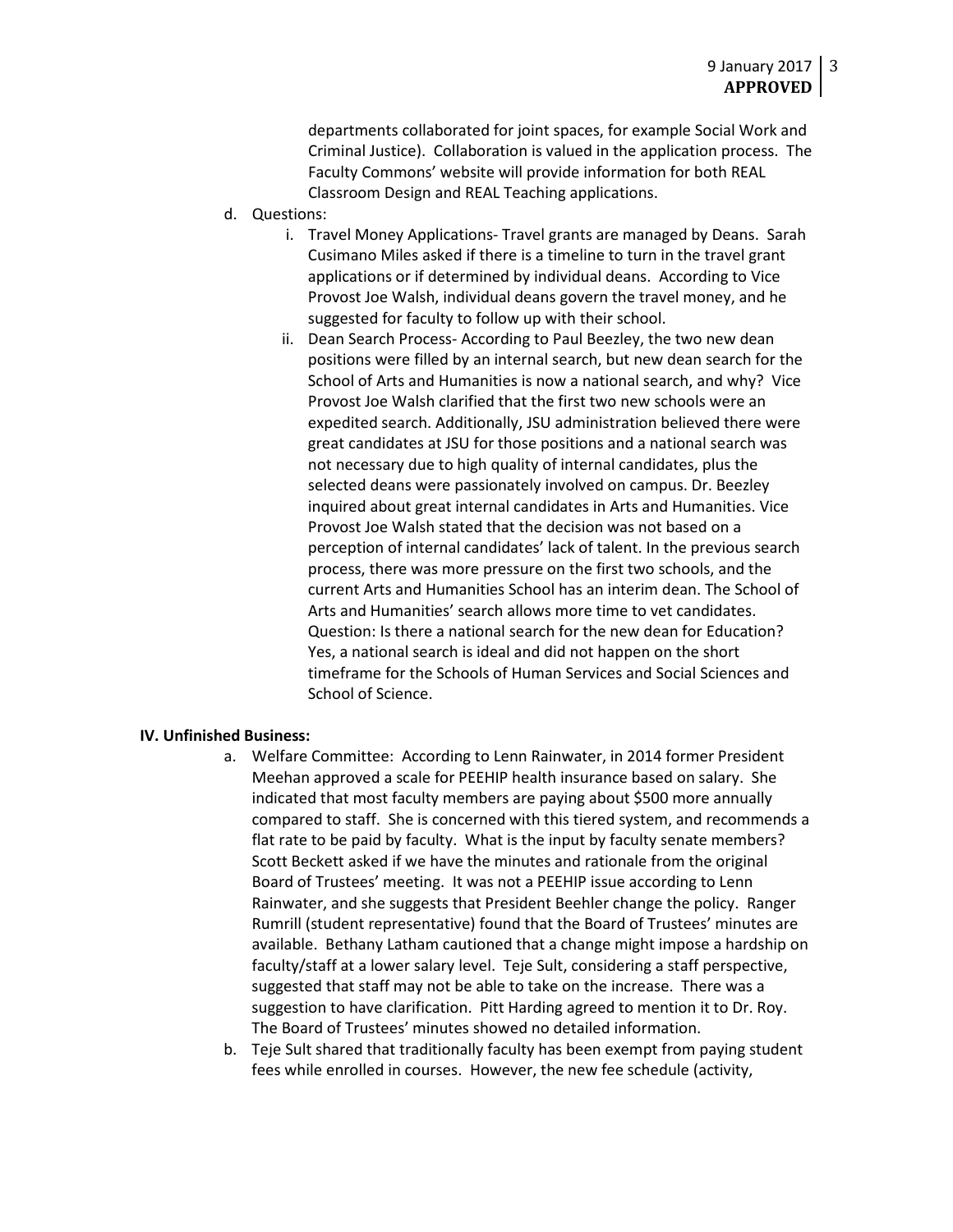# 4 9 January 2017 **DRAFT**

athletic, and technology fees) requires faculty to pay. Paul Beezley agreed to bring up the issue in the Tuition and Fees Evaluation Committee.

#### **V. New Business:**

Inquiry Concerning Adjunct Pay Rate- Increased pay for GTAs implemented for this academic year, but not for adjuncts. Adjunct pay is still \$1,500; Pitt to bring up this issue at University Executive Council meeting.

#### **VI. Committee Reports:**

Admissions and Scholarship – no report Elections – no report Welfare- no additional report Honors – no report Policies – no report

**VII. Announcements:**

None.

#### **VIII. Adjournment (4:15 p.m.):**

A motion to adjourn was made by Paul Beezley. The motion was seconded by Lenn Rainwater, and passed by majority voice vote.

#### **IX. Next Meeting:**

February 13, 2017, at 3:15 p.m. Guest speakers: Vice President of Enrollment Management Cherise Peters and Executive Director of Transfer Pathway Program Jean Pugliese.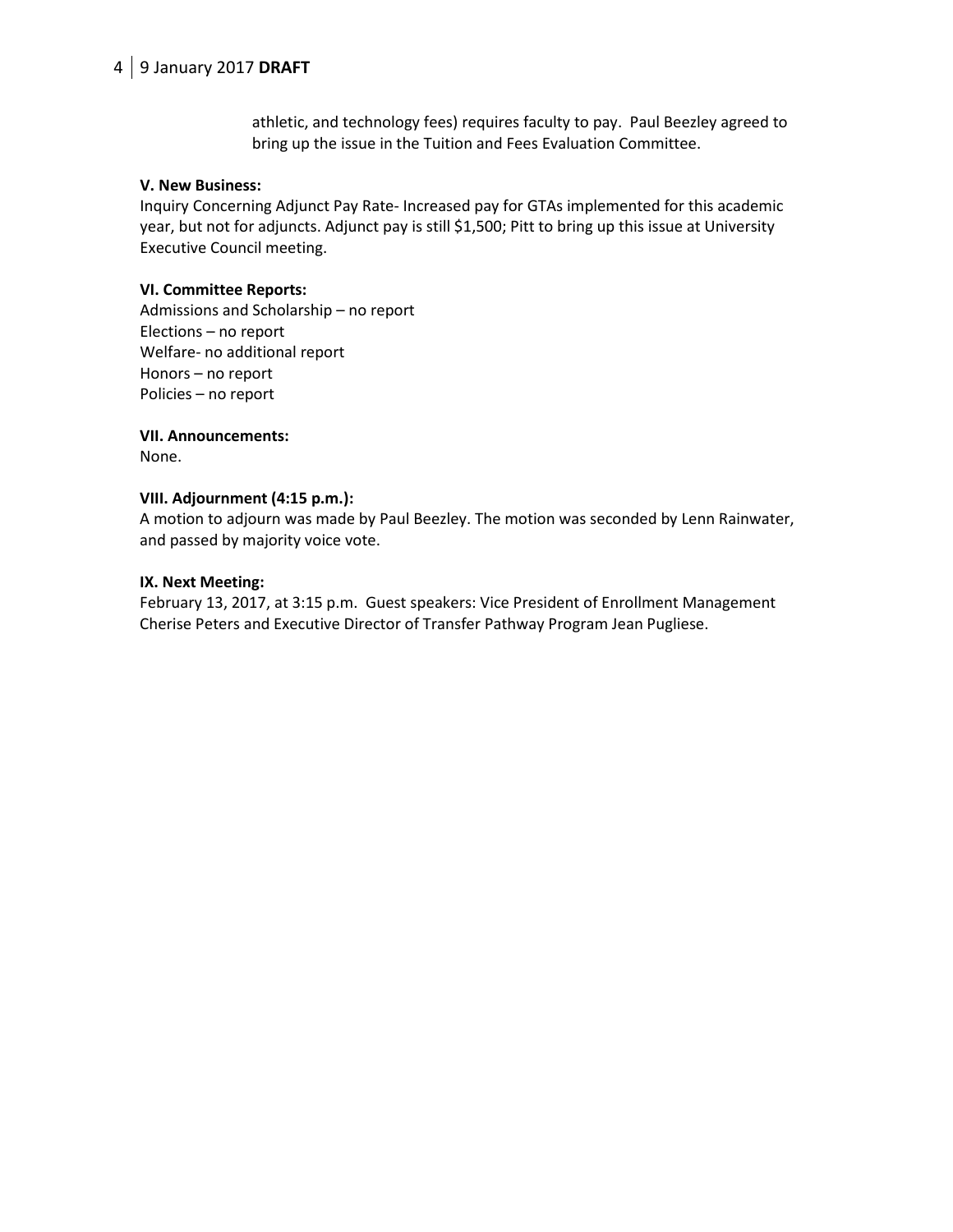## **FACULTY SENATE MINUTES 13 February 2017 | 3:15 p.m. | 1103C Houston Cole Library**

**Members Present:** Tom Anderson, Paul Beezley, Robbie Boggs, Ben Boozer, Michael Boynton, Cynthia Connor, Pitt Harding, Jaedeok Kim, Kay Lang, Bethany Latham, Stacey Mann, Sarah Cusimano Miles, Andrea Porter, Lenn Rainwater, Erin Rider, Shannon Robertson, David Thornton, Stephen Tsikalas

**Members Absent:** Scott Beckett, Danielle Brownsberger, Robert Carter, *Mike Davis*, Laurie Heathcock, Bill Lester, Patrick McGrail, Andy Nevala, Rebecca Peinhardt, Joy Rabold, *Jesslan Sharp,* Wendy Stephens, Teje Sult, *Hungwei Tseng*

**I. Call to Order**: President Pitt Harding called the meeting to order at 3:15 p.m.

#### **II. Approval of Minutes:**

Robbie Boggs motioned to approve, seconded by Cynthia Connor, and passed by majority voice vote.

#### **III. Guest Speakers:**

Dr. Jean Pugliese, Executive Director of the Transfer Pathway Program

- a. President Beehler wanted to decentralize the graduate school and address the low number of community college school students who transfer to JSU. Dr. Pugliese and Denise Davis are working to increase the transferability of community college so the courses they take are transferrable to their major.
- b. The STARS Agreement of 1999 shows many classes to choose from under five particular areas, such as Arts and Humanities, or Math and Sciences; however, these choices may be different from what certain departments are desiring. Transfer students once arriving to JSU were then expected to take other courses to fulfill their degree path. The STARS Agreement was insufficient. Dr. Pugliese is initiating more MOUs between JSU and community colleges, and will implement five programs with Gadsden State Community College this semester. There is a ceremony scheduled with Snead State Community College to rebuild the transfer relationship.
- c. Action Plan: Rather than seek out students from all over the country, this program will consult with community colleges in the area with the aim of increasing transferability and improving the experience for community college students. Dr. Beehler would like for Dr. Pugliese to target all community colleges in Alabama and parts of Georgia. Dr. Pugliese plans to start out with the Northeastern region of Alabama. JSU has one transfer scholarship, the President's Transfer Scholarship (merit based scholarship, \$3,000 per semester), which requires a 3.5 minimum GPA and Associate Degree. However, there are two underserved cohorts that are salient: younger students and second chance students from community colleges looking to transfer to a four-year college. Of the second chance students, even with an improved GPA, they would not likely meet the GPA minimum even though they tend to be the harder working student once at JSU. The Reverse Transfer Program will continue. Dr. Pugliese noted there will be an opportunity for students to work on their undergraduate degree while completing the remainder of their Associate degree, simultaneously.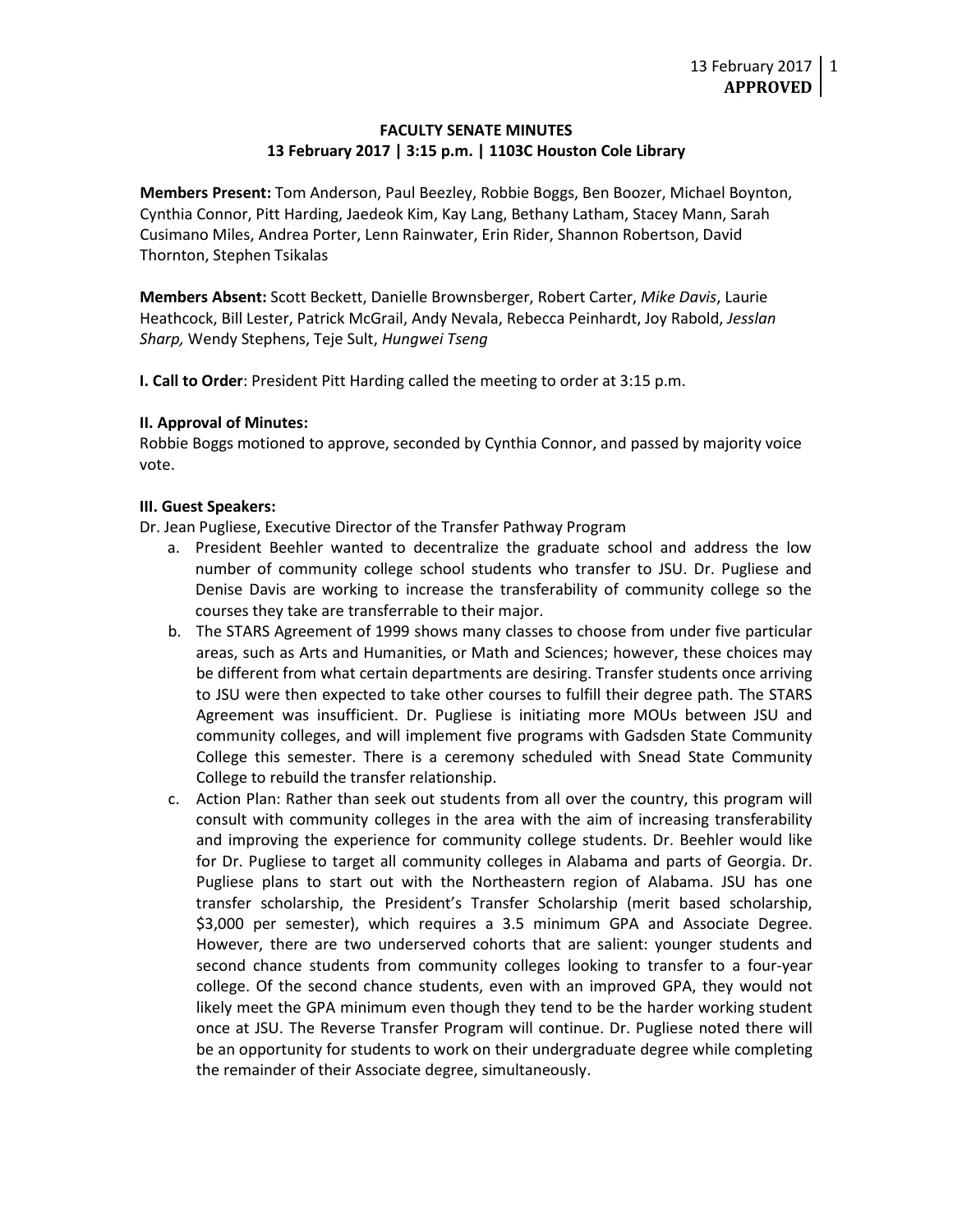# 2 13 February 2017 **APPROVED**

- d. Advisory Council developed: Comprises representatives from the six academic schools, Student Affairs, and Enrollment Affairs.
- e. Concern there is no orientation for transfer students: the freshman orientation is not suitable, but Dr. Pugliese will take certain freshman orientation information that is needed, and then connect the students with the faculty of their major (transfer orientation likely to be implemented in Fall 2017).
- f. Grant Funding: Researching grant opportunities.
- g. Using Alumni: Speaking date scheduled in Marshall County. The Alumni chapter in Marshall County is one of the strongest. Dr. Pugliese will be the guest speaker, along with the help of Dr. Tommy Turner and former student, Brett Johnson. The goal is recruitment management.
- h. Tracking System: working with Dr. John Rosier to identify the community colleges students are coming from, and how they perform academically at JSU.
- i. Transfer Student Preview Day: March  $4<sup>th</sup>$  on the  $11<sup>th</sup>$  floor of Houston Cole Library. For accepted students and students considering enrollment.
- j. There is a possibility for faculty representatives to assist in meeting with community college students on the community college campus.

# **IV. Unfinished Business**

a. No unfinished business.

# **V. New Business:**

a. No new business to report.

# **VI. President's Report:**

- a. Dr. Harding met with Dr. Ashok Roy: Concern about Faculty Dependent Scholarship: Dr. Roy said the rumors that it was changed or going to be terminated are false.
- b. Pouring Rights for on campus beverages involve a bid for pouring rights, and the company pays a sales commission to JSU for exclusive rights. Jim Brigham, Chief Audit Officer, has asked Dr. Harding and student representative Jesslan Sharp to serve on a committee to determine the choice of Pepsi or Coke. Although, not sure if the decision is based on financial or preference choices. The Wellness Committee is aiming to establish more healthy snack offerings on campus.
- c. Mentioned to Dr. Roy that adjunct pay needs to increase. Dr. Roy indicated that adjunct pay needs to be prioritized by Academic Affairs. Only the top two priorities for each unit are sure to be approved. Dr. Turner has recommended an increase every two years (last time was in 2014) and she proposed the \$1500.00 rate to be increased to \$2500.00, which was approved by President Meehan (although not implemented). Dr. Turner has set up a committee on adjunct pay, composed of deans and chaired by Dean Newton (Dr. Harding will serve on the committee). On her priority list is: new hires for new programs to meet accreditation standards; salary alignment; an increase of departments' operating budgets; an eventual increase in faculty travel funds to \$2,000 per faculty annually; and an increased stipend for GAs outside of the Sciences (to match the Sciences' GA stipend).
- d. Student recreation center approved by Board of Trustees.
- e. Two new undergraduate degrees approved.
- f. Wellness Center would like to implement a survey on faculty health and wellness.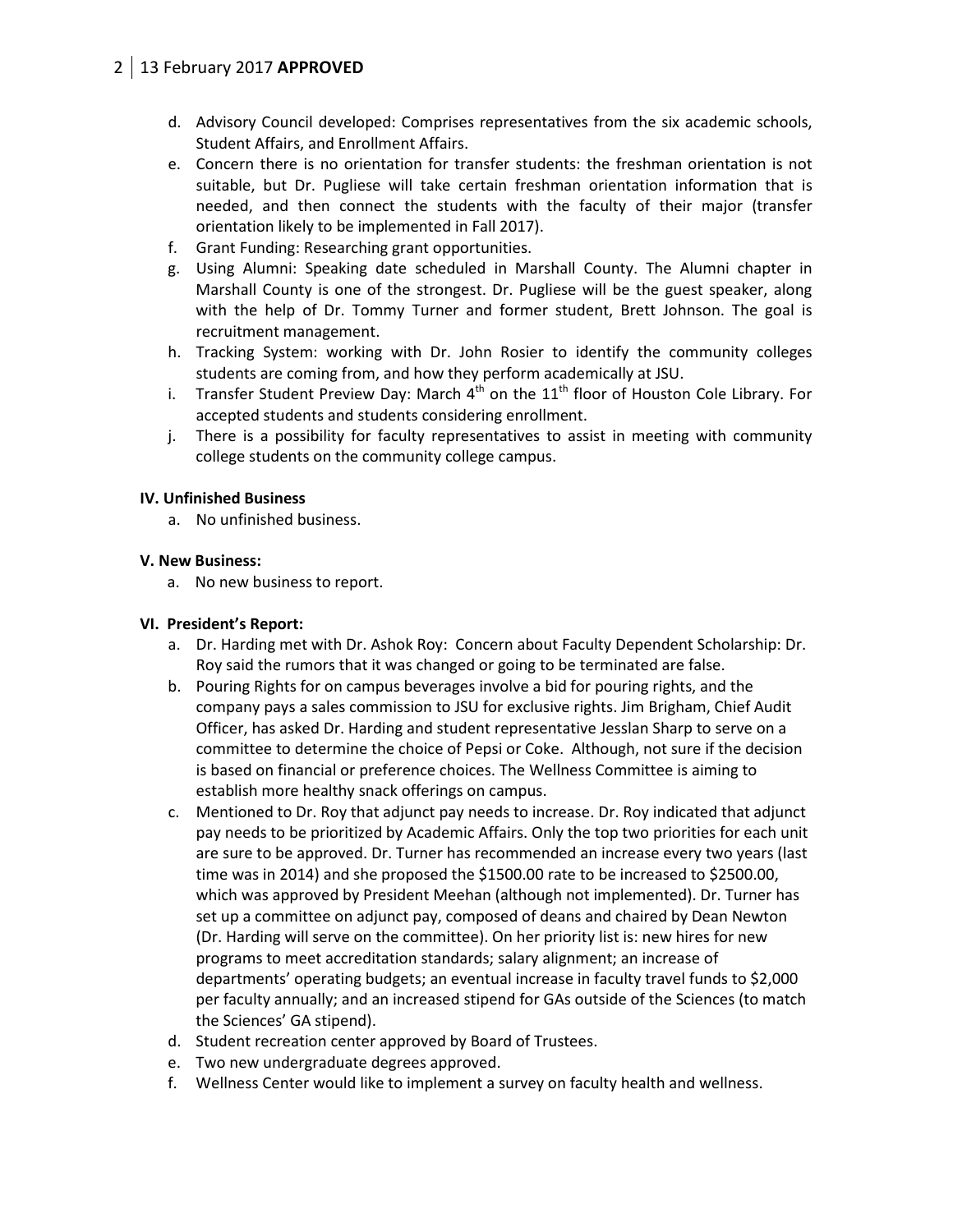g. Meeting of the Budget and Tuition and Fees committees- organized by Dr. Roy. Faculty mentioned the desire for new tuition and fees schedule to be implemented in the fall rather than spring terms to help students financially adjust. The university budget is on the website on the A-Z JSU site (under B, see: [http://www.jsu.edu/grants](http://www.jsu.edu/grants-budget/budget/index.html)[budget/budget/index.html\)](http://www.jsu.edu/grants-budget/budget/index.html). For information on transparency: [\(http://webprod.jsu.edu/openalabama/index.php\)](http://webprod.jsu.edu/openalabama/index.php).

#### **VII. Committee Reports:**

Admissions and Scholarship – no report Elections – no report Honors – Creating a letter to send out to faculty. Faculty award nominations due March 17<sup>th</sup>, and awards ceremony May  $9<sup>th</sup>$ . Policies – no report Welfare- no report

## **VIII. Announcements:**

- a. February 14<sup>th</sup>-16<sup>th</sup> student symposium (previously Arts and Sciences, but now open to entire university). Location:  $11<sup>th</sup>$  floor of the Houston Cole Library.
- b. Drama Department- *The Tempest* opens Thursday February 16th-19th evening (7:00pm) and a Sunday matinee (2:00pm) shows. Michael Boynton directed the show and Pitt Harding will play Prospero.

## **IX. Adjournment:**

A motion to adjourn was made by Sarah Miles. The motion was seconded by Jaedeok Kim, and passed by majority voice vote.

#### **X. Next Meeting:**

*March 13, 2017, at 3:15 p.m*.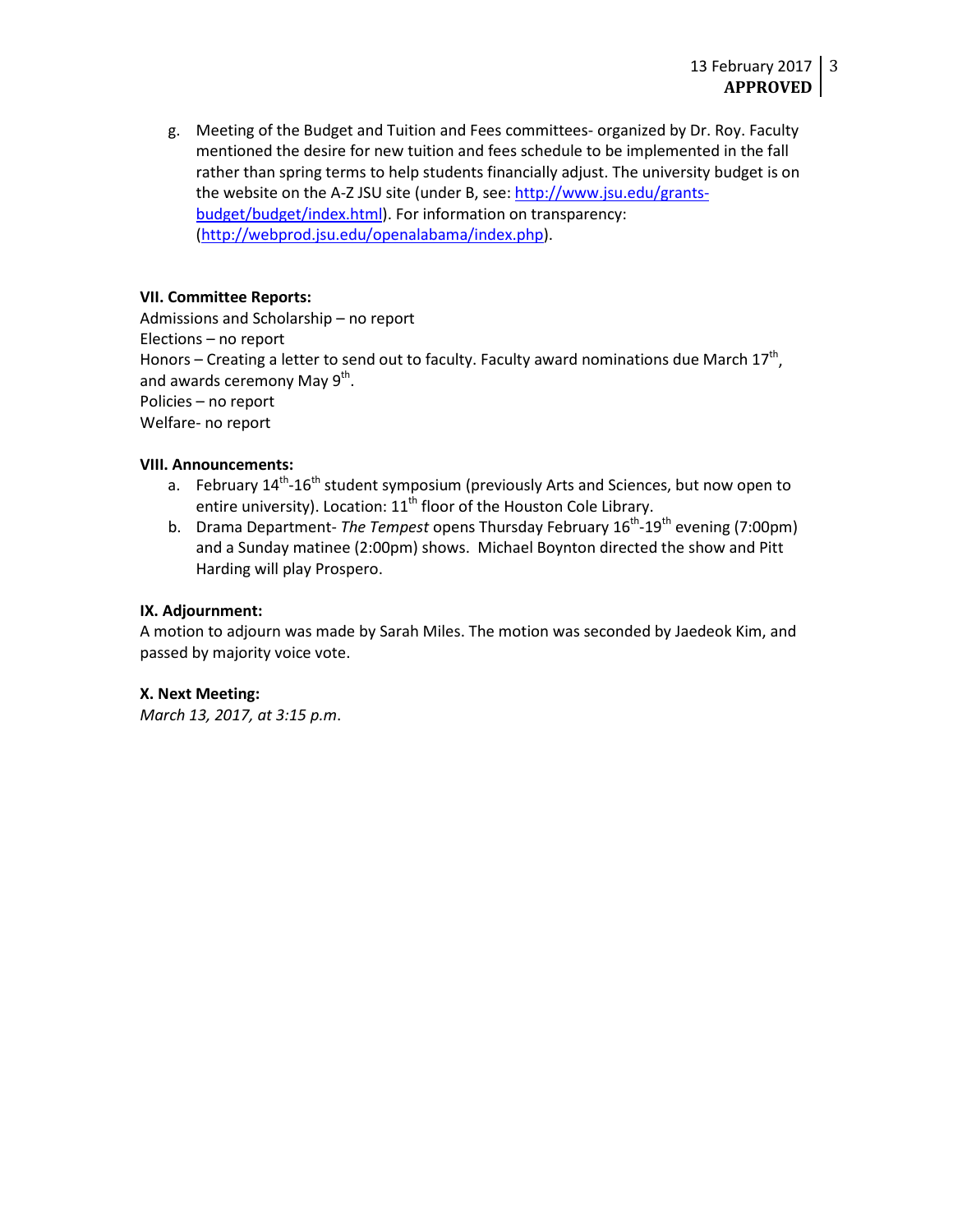## **FACULTY SENATE MINUTES 13 March 2017 | 3:15 p.m. | 1103C Houston Cole Library**

**Members Present:** Tom Anderson, Paul Beezley, Robbie Boggs, Ben Boozer, Michael Boynton, Laurie Heathcock, Jaedeok Kim, Kay Lang, Bethany Latham, Bill Lester, Patrick McGrail, Sarah Cusimano Miles, Chris Murdock (alt for Robert Carter), Rebecca Peinhardt, Andrea Porter, Joy Rabold, Erin Rider, Shannon Robertson, *Ranger Rumrill (alt for Jesslan Sharp),* Wendy Stephens, David Thornton, *Hungwei Tseng,* Stephen Tsikalas

**Members Absent:** Scott Beckett, Danielle Brownsberger, Cynthia Connor*, Mike Davis*, Stacey Mann, Andy Nevala, Lenn Rainwater, Teje Sult

**I. Call to Order**: President Pitt Harding called the meeting to order at 3:15 p.m.

#### **II. Approval of Minutes:**

Paul Beezley motioned to approve, seconded by Patrick McGrail, and passed by majority voice vote.

#### **III. Guest Speakers:**

Jason Sumner (jsumner1@jsu.edu), Police Communication Supervisor, University Police

- a) Campus Safety Week-SGA: UPD is engaged in a community policing initiative partnership with SGA. Their aims are to reach out to the community and work on their relationship with students in an open dialogue manner.
- b) Student Appreciation Day: Pete Mathews Coliseum 11:00-2:00 Thursday (3-16). The event will focus on safety information.
- c) Tuesday (3-11): 4:30-5:30 UPD to give a presentation on safety (inform students to communicate travel information to family/friends, be aware of surroundings, and make good decisions).
- d) Transition to 911 call response: The transition has been challenging. UPD will report to Board of Trustees on 5-1.
- e) Clarification on emergency and non-emergency lines: ext. 8888-Administration line for UPD and is meant to be for administrative purposes, ext. 5050 for non-emergencies, and 911 in place of ext. 6000 for emergencies.

Annaleigh Harris, Store Manager, JSU Campus Bookstore

- a) Textbook Adoption Process: Federal Government Higher Education Opportunity Act requires universities to publish ISBN and all information about textbooks prior to class registration in order for all expenses to be known to students. Barnes and Noble's ordering page helps make the JSU bookstore compliant with posting book information. Thus, textbook adoption deadlines are based on when students need to register.
- b) Barnes and Noble Options: Faculty Enlight (online adoption platform, see handout)- The website enables faculty to adopt books with one click, plus it will hold information for two years, update new edition information automatically, enter the information for the bookstore, and give book prices upfront.
- c) Question: When are books sent back for the semester? Usually book returns happen around the midterm stage, albeit books can be reordered in for a student and select books can be held longer per instructor request. In general, books that are not rentable through the JSU bookstore are not rentable at other textbook sites.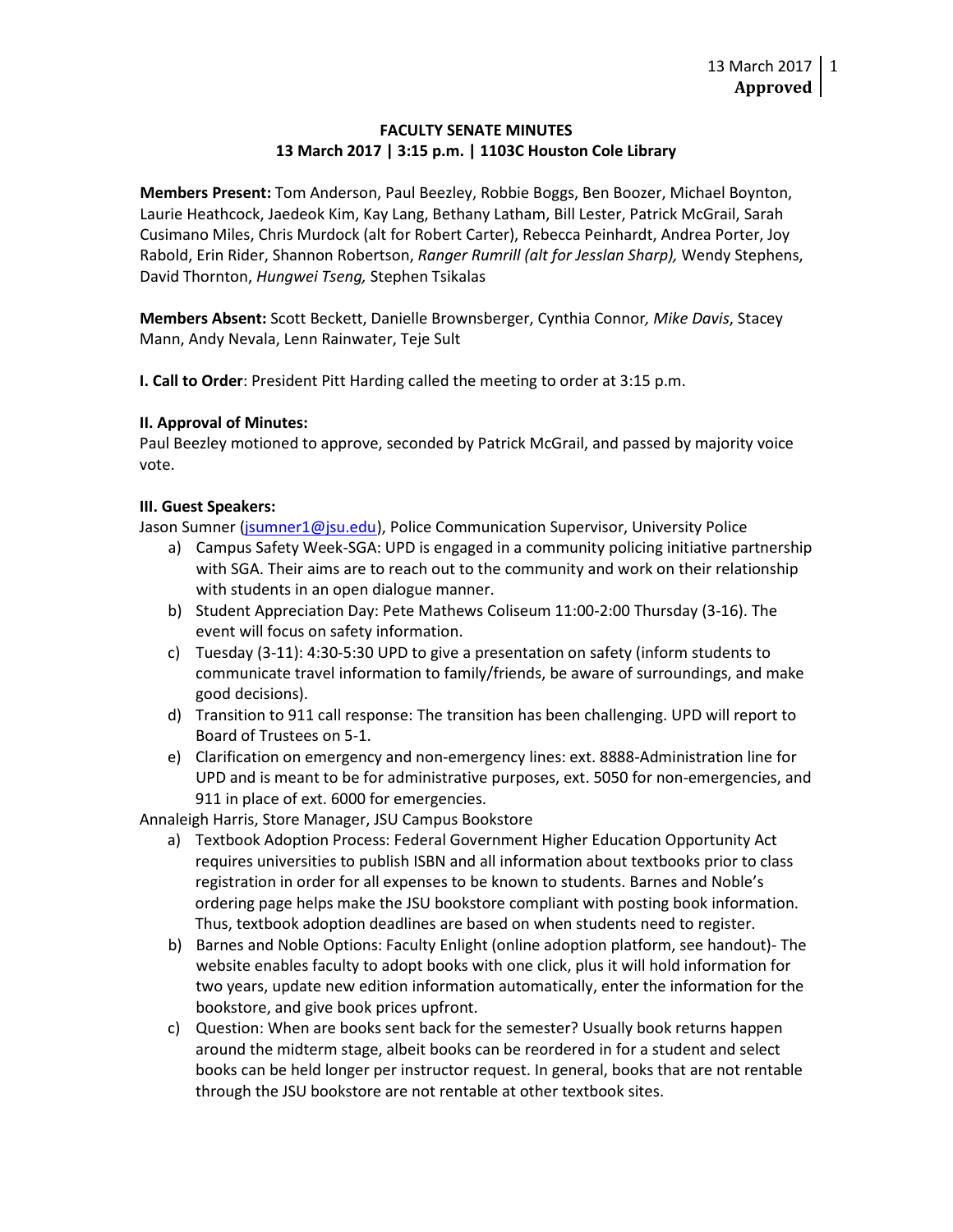- d) Barnes and Noble- OER (Open Education Resource) acquired Loud Cloud, which provides some digital content, such as testbanks and video links. This service requires a small fee. The retail price is \$50.00 with a print option costing an additional \$15.00. This service began in Fall 2016, and includes courses in General Studies, specifically: PSY, SY, EC, EH, HY, BY (non majors), and Developmental Math and Reading.
- e) Kristi Webster, new Textbook Manager

## **IV. Unfinished Business**

a. No unfinished business.

## **V. New Business:**

- a) Dr. Turner indicated to Pitt Harding that after March  $1<sup>st</sup>$ , 2017 there is an appeal of a promotion decision (see Faculty Handbook): The Faculty Senate is expected to form an appeal committee, which requires one member from each college as determined by the Faculty Senate. Pitt researched the archives to find that in 2007 and 2011, both Faculty Senate Presidents appointed the committee when there was a promotion appeal. Eligible members would need to be from each school plus the library, and be of the full professor rank. It is an appeal to promotion (Associate to Full Professor rank). Paul Beezley motioned to give Pitt Harding the power to appoint and seconded by Bethany Latham. Pitt asked Senate members for recommendations. The appeal process should be completed within 30 days. Rebecca Peinhardt from Nursing agreed to serve. Faculty Senate agreed on Pitt to appoint committee by voice vote.
- b) Resolution on Freedom of Travel: Stephen Tsikalas is in favor of the statement. Paul Beezley asked who is the intended audience. Pitt clarified that it was the University Council, and the statement would be placed on the Faculty Senate website. The statement was drafted in response to Florida International University's encouragement to do so (they have drafted one). Rebecca Peinhardt wants to know the purpose of this draft given President Beehler issued a similar statement in January 2017. President Beehler's statement concerned JSU international students; the Faculty Senate Resolution aims to be broader. Question: Do we know if anyone at JSU has been directly impacted by the travel ban? A few of our faculty are serving as Fulbright scholars, but unsure anyone else. Bethany Latham asked current faculty in the library their thoughts, which varied. Sarah Miles proposed that we survey faculty responses. Andrea Porter recommends that the "be it resolved" paragraph be written in more a positive than negative way. Laurie Heathcock in favor of the resolution as written. Patrick McGrail recommends an opportunity to give feedback on the draft before a vote. As a result, two documents will be reconsidered at the next meeting, including the current draft and a statement of support for JSU international students. Faculty Senate members can share the resolution statement with faculty in their departments and send any feedback to Pitt. Motion to table by Sarah Miles, a second by Patrick McGrail, and all in favor by voice vote.

# **VI. President's Report:**

a) Pouring Rights Committee: to determine a ten year contract including 70 vending machines on campus. Student Representative, Ranger Rumrill clarified it was a five year contract, with a five year renewal (similar to the previous contract with Pepsi). Pitt recommended to the committee more healthy options in vending machines.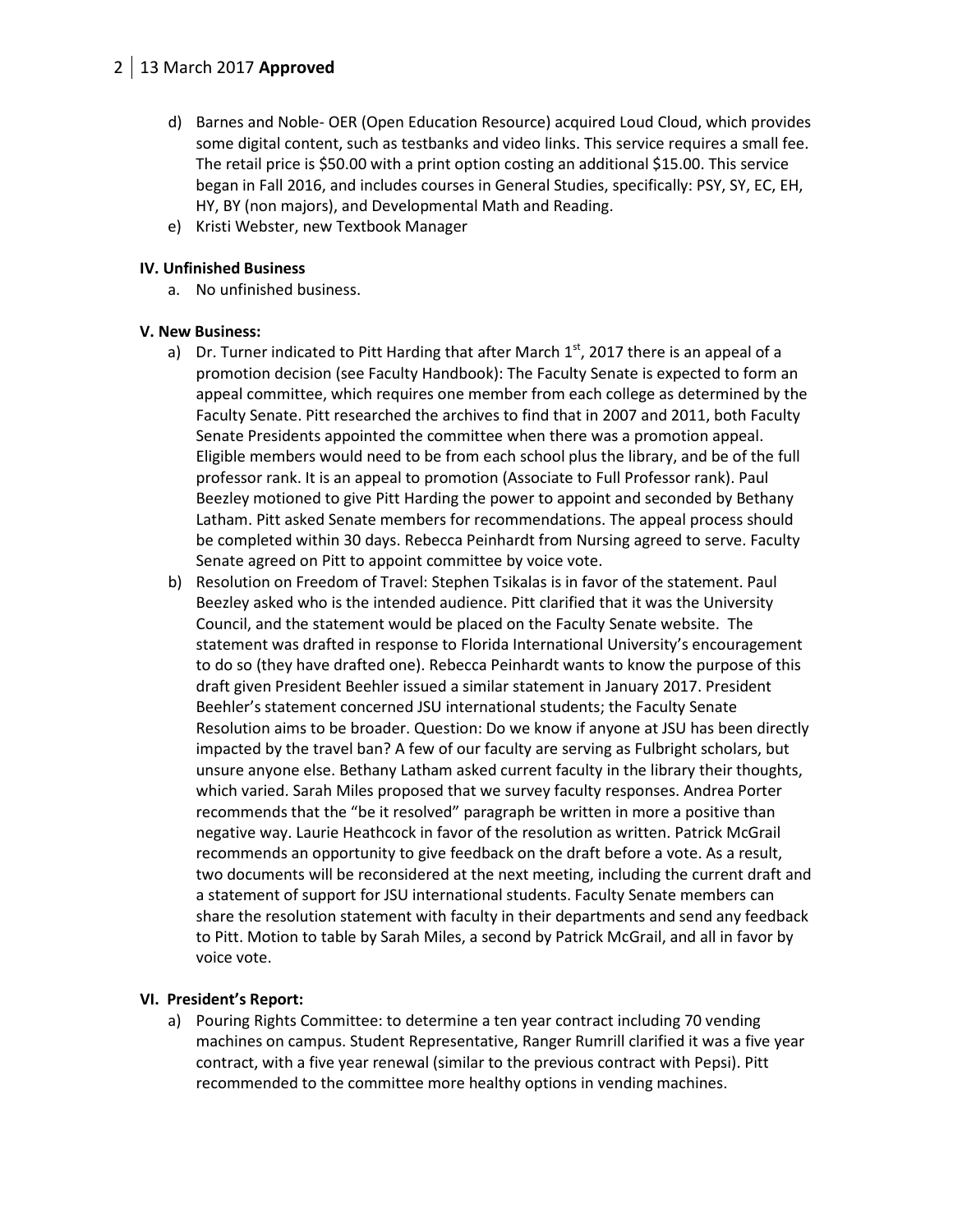- b) University Commencement Committee: April  $28<sup>th</sup>$  three ceremonies at 10:00, 2:00, 6:00. The rehearsal takes place on the  $27<sup>th</sup>$  for each school.
- c) Alabama Legislature Update: Campus Carry bill has not been pre-filed this year, and nothing filed yet with regard to converting the RSA Tier II plan to a Cash Balance plan.
- d) Faculty Senate Elections: Outgoing six year term and three year term without returningsenate member expected to let Department Head know. New members to be announced at the May Senate meeting. Faculty Senate encourages tenured faculty to serve.
- e) Faculty Senate needs nominations for new officers beginning at the April meeting through May meeting timeframe.

#### **VII. Committee Reports:**

Admissions and Scholarship – no report Elections – no report Honors – Nominations for Faculty Awards due 3-17. Policies – no report Welfare- no report

#### **VIII. Announcements:**

- a. Congratulations Ranger Rumrill as new SGA President.
- b. Jai Ingraham to present at April  $10^{th}$  Meeting
- c. Jerry Chandler, recently retired, but is hopeful to continue teaching for JSU Communications Department as an adjunct in the Fall 2017.

#### **IX. Adjournment:**

A motion to adjourn was made by Paul Beezley. The motion was seconded by Patrick McGrail, and passed by majority voice vote.

#### **X. Next Meeting:**

*April 10, 2017, at 3:15 p.m*.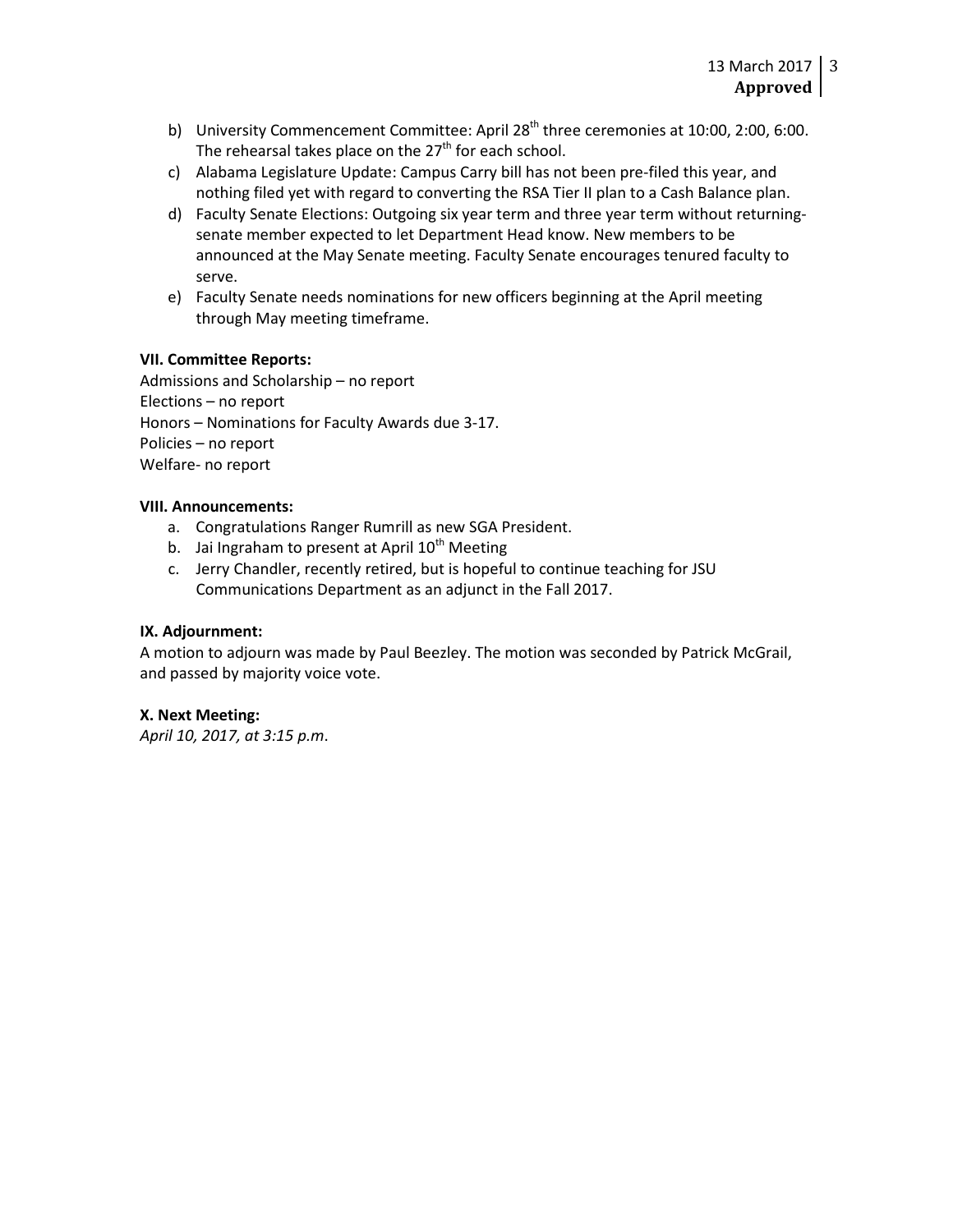## **FACULTY SENATE MINUTES 10 April 2017 | 3:15 p.m. | 1103C Houston Cole Library**

**Members Present:** Tom Anderson, Paul Beezley, Robbie Boggs, Ben Boozer, Michael Boynton, Robert Carter, Cynthia Connor*,* Pitt Harding, Laurie Heathcock, Jaedeok Kim, Kay Lang, Bethany Latham, Sarah Cusimano Miles, Andy Nevala, Rebecca Peinhardt, Andrea Porter, Lenn Rainwater, Shannon Robertson, *Kasey Gamble (alt for Ranger Rumrill),* Wendy Stephens, David Thornton, *Hungwei Tseng*

**Members Absent:** Scott Beckett, Danielle Brownsberger, *Mike Davis*, Bill Lester, Patrick McGrail, Stacey Mann, Joy Rabold, Erin Rider, Teje Sult, Stephen Tsikalas

**I. Call to Order**: President Pitt Harding called the meeting to order at 3:15 p.m.

#### **II. Approval of Minutes:**

Robbie Boggs motioned to approve, seconded by Sarah Miles, and passed by majority voice vote.

#### **III. Guest Speakers:**

Jai Ingraham, Chief Diversity Officer and Title IX Coordinator

- a. The strategic plan for diversity must include all stakeholders and promote diversity awareness. The goal of inclusion requires a higher level of consciousness. "A protected category is the basis for which someone feels they have faced discrimination or that they have been adversely impacted based on their status meeting the criteria of one of those said protected categories." Protected categories are based on the following federal statutes: U.S. Civil Rights Act (1964), Americans with Disabilities Act (1990), Educational Amendments (1972) prohibits discrimination based upon gender, known as Title IX. There are also federal organizations where persons can file complaints, such as the U.S. Equal Employment Commission, the U.S. Department of Education, specifically the office of Civil Rights, etc. Examples of gender, age, and religion were discussed.
- b. Title IX: Prohibits discrimination based upon gender. JSU has an obligation that we prevent gender discrimination, that we notify, and we make sure our stakeholders are safe, which includes athletics, academics, extracurricular activities, the public attending campus events, and even if a student is sexually assaulted somewhere off campus (JSU has to address it because that student is enrolled here), etc.
- c. Two types: Sexual misconduct is the overarching term, and the two types are sexual violence and sexual harassment. Some scenarios discussed were: if both parties have been drinking neither can give consent; if a student is in a class, an instructor cannot be in sexual relationship with them because it is a violation of the university rules, and a situation of quid pro quo due to the supervisory-subordinate relationship; it is not a violation for someone who works with the university to be involved with a student. Faculty members are responsible-party persons. If information is received regarding sexual misconduct, faculty are obligated to report it. Employees represent JSU as a state employee even outside of the work context (under the state statute of "conduct unbecoming").
- d. Retaliation: "Retaliation is an adverse employment or educational action taken against someone because of their perceived or actual participation in a protected activity."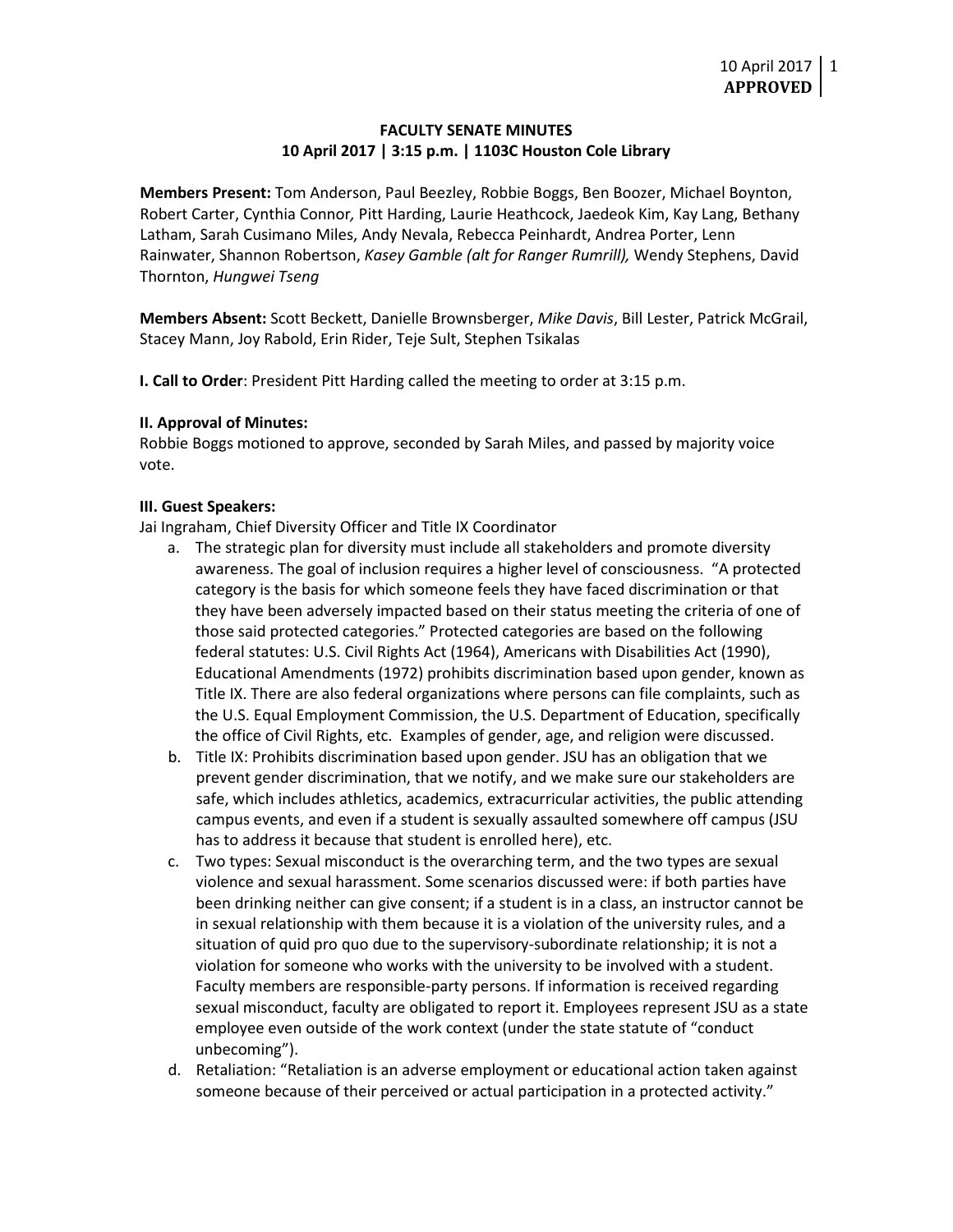# 2 10 April 2017 **APPROVED**

e. As employees of the University, faculty members should promote a diverse and inclusive environment.

#### **IV. Unfinished Business**

- a. As directed by vote of the senate at our last meeting, Dr. Harding appointed an appeal committee to review the portfolio of a faculty member who was denied promotion. The process is moving forward following the Faculty Handbook.
- b. Statement on Travel Ban: Due to mixed faculty feedback and the recent block made by two federal judges, the statement has been put on hold.

## **V. New Business:**

**a.** According to the *Gadsden Times*, Representative Butler has reintroduced the campus carry bill. Last year, the Faculty Senate passed a resolution opposing the bill. Lenn Rainwater asked what is the benefit of the bill? The argument made by those in favor of the bill is to arm people to respond faster to an armed perpetrator. Lenn proposed that the Faculty Senate needs to address the bill before it comes out of the Committee. Andrea Porter suggested we contact our state representatives about our concerns using a script and the resolution, rather than re-issuing our current resolution. Paul Beezley encouraged the development of a script. The SGA president will also be informed.

## **VI. President's Report:**

- a. Budget hearings in session at JSU.
- b. Any future changes to tuition and fees will likely not occur in the middle of the academic year.
- c. Calendar Implementation: May term will no longer exist. The January term (2018) will start a week later. Paul asked if there were faculty representatives on the calendar committee. A faculty member inquired about a short fall break during the fall semesters. Paul added the need to modify the start of Spring break to occur earlier in the spring semester. Pitt will recommend changes to the calendar to provide a fall break and earlier start to spring break. Pitt will also seek clarification on the summer schedule. A concern was raised about the start of the Summer 1 term that may conflict with the schedules of graduate students (some teach or have children still in school). Cynthia Connor preferred the summer schedule to stay the same in Banner as one summer term, rather than breaking the options down by specific summer terms.
- d. University Commencement Committee: Faculty Senate will provide cards and car chargers to graduating students.

# **VII. Committee Reports:**

Admissions and Scholarship – no report

Elections – There are faculty senate members' terms coming to an end in Communications Curriculum and Instruction, and Nursing that still need to be filled. Also, we need nominations of officers for next year (Vice President, Secretary, and Historian). At our next meeting, we need to elect officers.

Honors – Has selected the recipients of the awards. Policies – no report Welfare- no report

#### **VIII. Announcements:**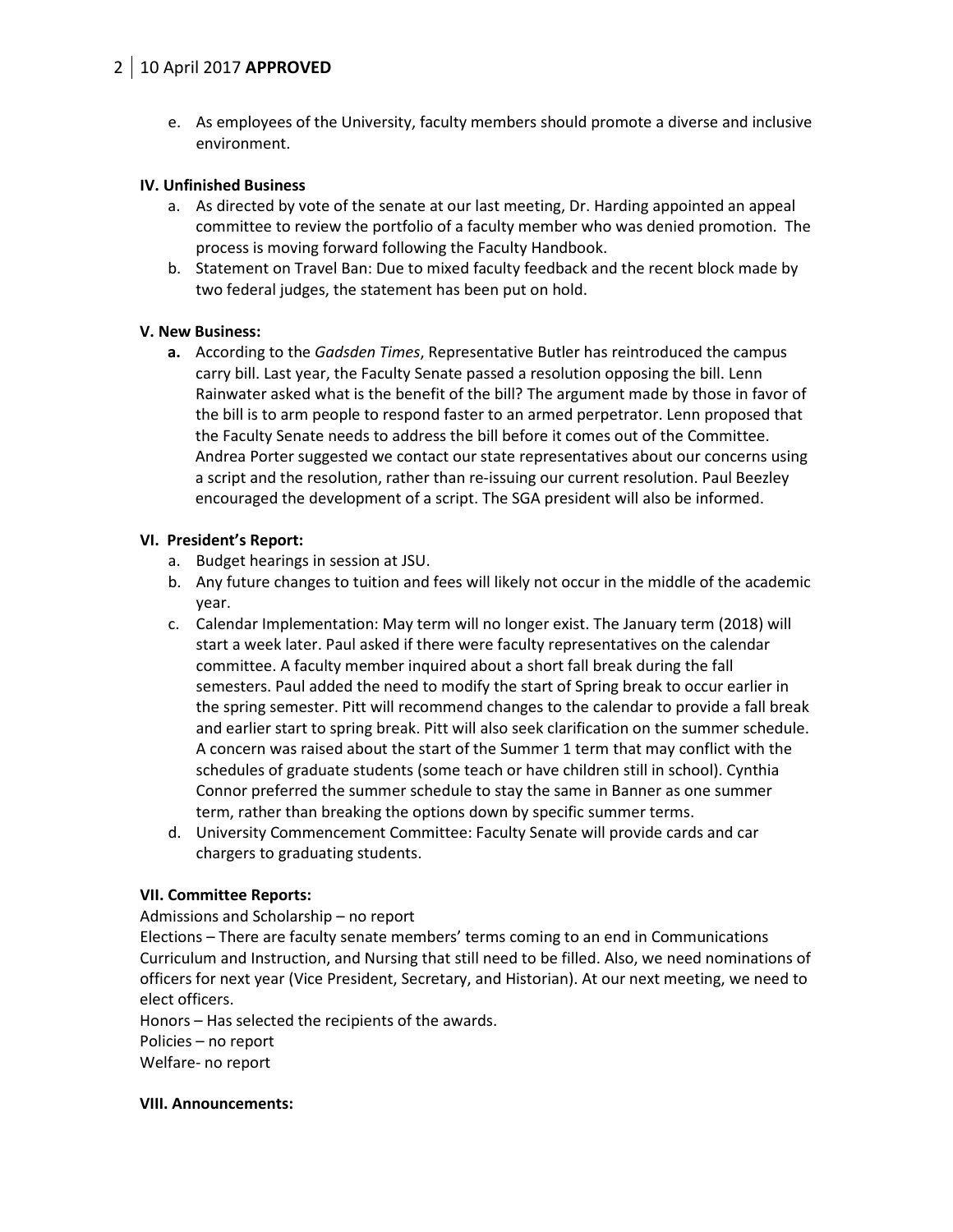- a. A congratulation was given to Pitt Harding for his role as Faculty Senate President.
- b. Faculty Awards Ceremony: May  $9^{th}$ .
- c. The Senior Art show begins Thursday in the Hammond Hall Art Gallery.
- d. There is a Facebook page started by two firefighters to save RSA Retirement.

#### **IX. Adjournment:**

A motion to adjourn was made by Paul Beezley. The motion was seconded by Cynthia Connor, and passed by majority voice vote.

## **X. Next Meeting:**

*May 8, 2017, at 3:15 p.m*.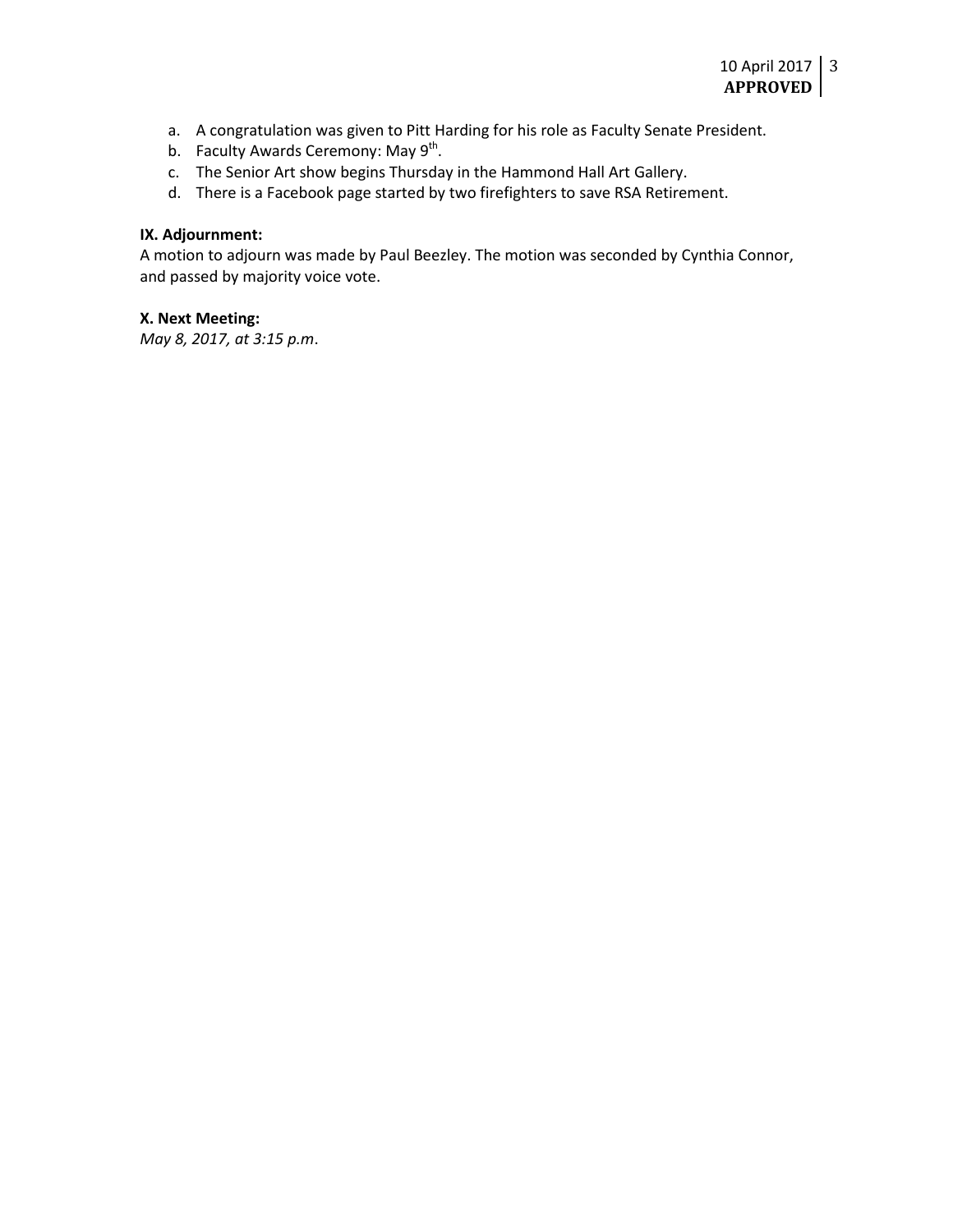## **FACULTY SENATE MINUTES 8 May 2017 | 3:15 p.m. | 1103C Houston Cole Library**

**Members Present:** Tom Anderson, Robbie Boggs, Ben Boozer, Robert Carter, Pitt Harding, Jaedeok Kim, Kay Lang, Bethany Latham, Stacey Mann, Sarah Cusimano Miles, Andrea Porter, Erin Rider, Shannon Robertson, *Ranger Rumrill,* Wendy Stephens, David Thornton, *Hungwei Tseng,* Stephen Tsikalas

**Members Absent:** Scott Beckett, Paul Beezley, Michael Boynton, Danielle Brownsberger, Cynthia Connor*, Mike Davis*, Laurie Heathcock, Bill Lester, Andy Nevala, Patrick McGrail, Rebecca Peinhardt, Joy Rabold, Lenn Rainwater, Teje Sult

**I. Call to Order**: President Pitt Harding called the meeting to order at 3:15 p.m.

## **II. Approval of Minutes:**

Robbie Boggs motioned to approve, seconded by Wendy Stephens, and passed by majority voice vote.

## **III. President's Report**

- a. Campus Carry bill still in legislative committee. In a discussion Pitt had with Paige McKerchar, Paige noted that the University of Alabama and Auburn University lobbied against it.
- b. April 24<sup>th</sup> 2017 was the final meeting of the budget committee for the academic year. Committee members voted on requests for additional money, and the following priorities were approved:
	- 1. Provost and Vice President Turner's program for student success
	- 2. Marketing
	- 3. Sophomore year experience program
	- 4. Faculty Development
- c. Board of Trustees Retreat: First independent audit was completed with good results. Sparkman Hall to reopen in the fall (includes an updated heating and cooling unit). Bathrooms in Bibb Graves upgraded to be ADA compliant. The Kitty Stone building not considered usable for JSU programs. President Beehler recommended it be considered for city hall offices. Coca Cola United contracted with JSU for pouring rights, but Pepsi may continue to fulfill final year of contract unless bought out by Coca Cola. New vending machines will be compatible with the student flex card.
- d. Consulting Firm in place for financial aid services (cost of \$172,000).
- e. Student Recreation Center to be named the Campus Recreation and Wellness Center and a MOU was signed with the JSU Campus Foundation.
- f. Academic Affairs Committee- There are three levels of certified online instructor courses. President Beehler stated that the Fall 2017 enrollment applications are up by 16%, and acceptances are up by 15% compared to last fall semester.
- g. Athletics Committee- Board of Trustees approved a \$1.2 million-dollar loan to upgrade scoreboards, and approved a \$6 per credit hour athletic fee instead of the \$50 flat fee.

#### **IV. Unfinished Business:**

a. No unfinished business.